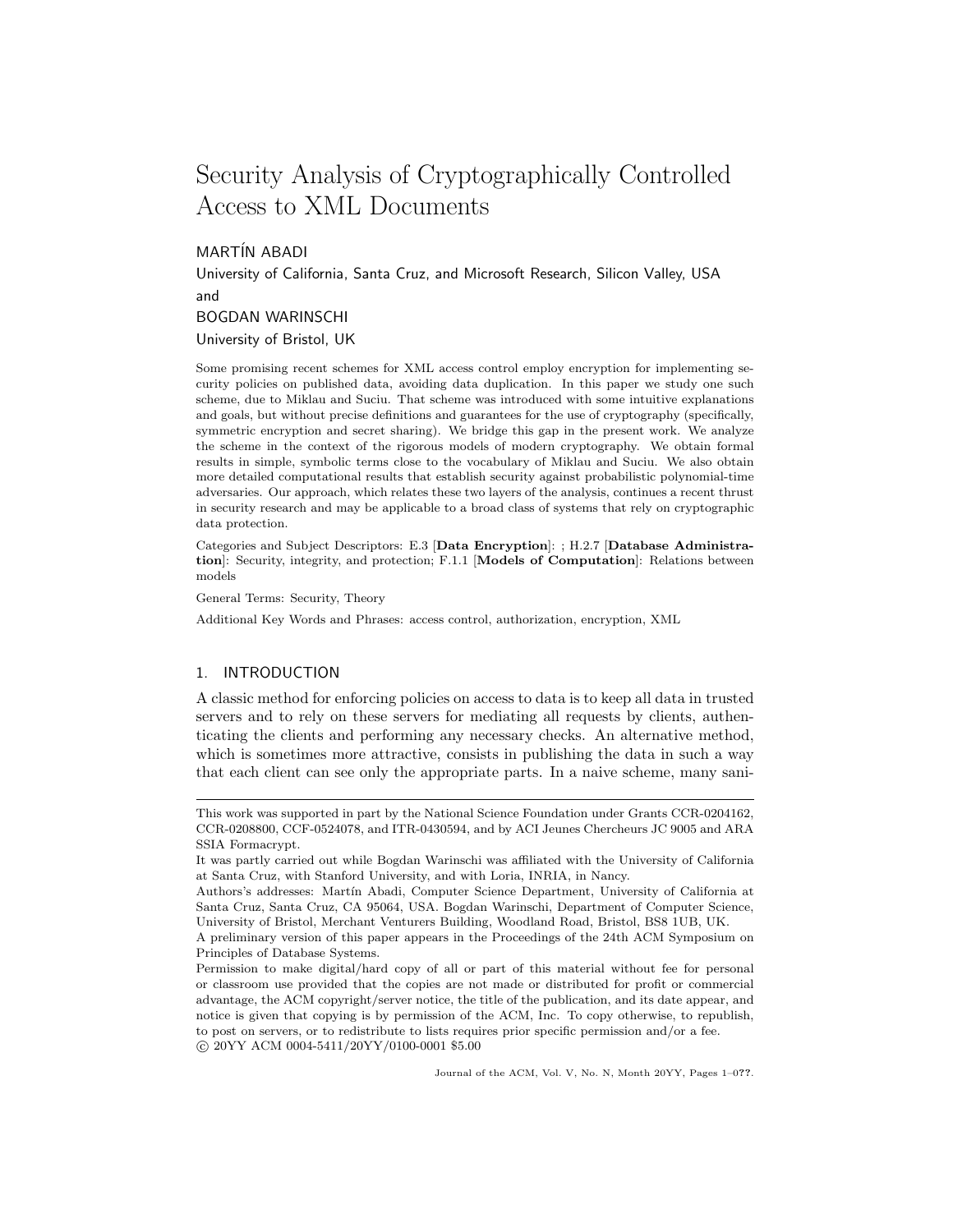tized versions of the data would be produced, each corresponding to a partial view suitable for distribution to a subset of the clients. This naive scheme is impractical in general. Accordingly, there has been much interest in more elaborate and useful schemes for fine-grained control on access to published documents, particularly for XML documents [Bertino et al. 2002; Bertino et al. 2001; Crampton 2004; Damiani et al. 2002; Kudo and Hada 2000; Miklau and Suciu 2003; Yang and Li 2004]. This line of research has led to efficient and elegant publication techniques that avoid data duplication by relying on cryptography. For instance, using those techniques, medical records may be published as XML documents, with parts encrypted in such a way that only the appropriate users (physicians, nurses, researchers, administrators, and patients) can see their contents.

The work of Miklau and Suciu [2003] is a crisp, compelling example of this line of research. They develop a policy query language for specifying fine-grained access policies on XML documents and a logical model based on the concept of "protection". They also show how to translate consistent policies into protections, and how to implement protections by XML encryption [Eastlake and Reagle 2002]. Roughly, a protection is an XML tree in which nodes are guarded by positive boolean formulas over a set of symbols  $\{K_1, K_2, \ldots\}$  that stand for cryptographic keys. Protections have a simple and clear intended semantics: access to the information contained in a node is conditioned on possession of a combination of keys that satisfies the formula that guards the node. For example, access to a node guarded by  $(K_1 \wedge K_2) \vee K_3$  requires possessing either keys  $K_1$  and  $K_2$  or key  $K_3$ . (See Gifford's work for some of the roots of this approach [Gifford 1982].) Formally, a protection describes a function that maps each possible set of keys to the set of nodes that can be accessed using those keys, treating the keys as symbols. On the other hand, the use of keys for deriving a partially encrypted document is not symbolic: this process includes replacing the symbols  $K_1, K_2, \ldots$  with actual keys, and applying a symmetric encryption algorithm repeatedly, bottom-up, to the XML document in question.

While Miklau and Suciu provide a thorough analysis of the translation of policies into protections, they leave a large gap between the abstract semantics of protections and the use of actual keys and encryption. The existence of this gap should not surprise us: an analogous gap existed in protocol analysis for 20 years, until recent efforts to bridge it (e.g., [Abadi and Rogaway 2002; Backes et al. 2003; Herzog 2004; Laud 2004; Micciancio and Warinschi 2004]). Concretely, the gap means that the protection semantics leaves many problematic issues unresolved. We describe two such issues, as examples:

- —Partial information: It is conceivable that even when a node should be hidden according to a protection, the partially encrypted document may in fact leak some information about the data in that node.
- —Encryption cycles: From the point of view of the abstract semantics, encryption cycles (such as encrypting a key with itself) are legitimate and do not contradict security. On the other hand, there are encryption algorithms that satisfy standard cryptographic definitions of security but that leak keys when encryption cycles are created (see Section 4).

More generally, there are many encryption methods and many notions of security Journal of the ACM, Vol. V, No. N, Month 20YY.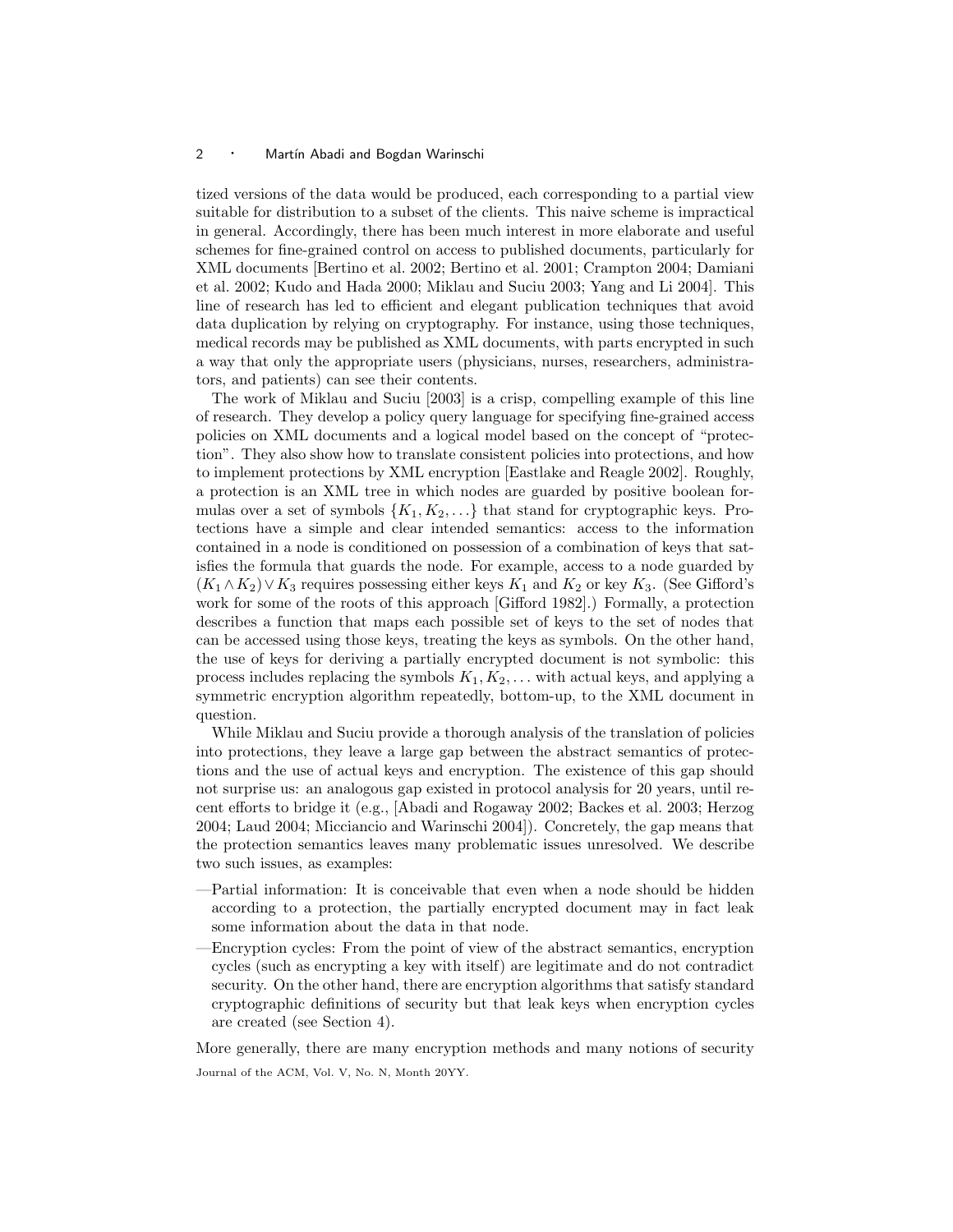for them (e.g., [Bellare and Rogaway 2005; Dolev et al. 2000; Goldwasser and Micali 1984]), and it is not clear which one, if any, provides adequate guarantees for this application—nor is it exactly clear what those guarantees might be.

The immediate goal of this work is to bridge this gap by reconciling the abstract semantics of protections with a more concrete, computational treatment of security, and to define and establish precise security guarantees. We do not wish to replace the abstract semantics, which certainly has its place, but rather to complement it.

From a broader perspective, our goal is to develop, apply, and promote useful concepts and tools for security analysis in the field of database theory. These concepts and tools do not pertain to statistical techniques, which have long been known in database research (e.g., [Adam and Worthmann 1989; Castano et al. 1995; Ullman 1983]), but rather to cryptography. While sophisticated uses of cryptology in database research may have been of modest scope, there is an obvious need for database security, and we believe that cryptology has much to offer. In research on cryptographic protocols, formal and complexity-theoretic methods have been successful in providing detailed models and in enabling security proofs (sometimes automated ones). The same methods are beneficial for a broad class of systems that require security (e.g., [Micciancio and Panjwani 2006]). Each application, however, can necessitate non-trivial, specific insights and results. In the techniques that we study, partial and multiple encryptions occur in (large, XML) data instances; we therefore depart from the situations most typically considered in the cryptography literature, towards data management. It is this specificity that motivates the present paper.

## Overview of Results

Our analysis is directed at the core of the framework of Miklau and Suciu, which aims to ensure data protection by an interesting combination of encryption schemes and secret sharing schemes [Shamir 1979].

As a formal counterpart to their loose, informal concept of data secrecy, we introduce a strong, precise cryptographic definition. The definition goes roughly as follows. Consider a protection for an XML document. An adversary is given an arbitrary set of keys, and the liberty of selecting two instantiations for the data in all nodes that occur in the XML document. The only restriction on these instantiations is that they should coincide on the nodes to which the adversary rightfully has access according to its keys and the abstract semantics of protections. In other words, the adversary selects two documents that contain the same information in the nodes it can access but may differ elsewhere. Then the adversary is given the partially encrypted document that corresponds to one of its two documents, and its goal is to decide which of the two instantiations was used in generating this partially encrypted document. Security means that the adversary cannot do much better than picking at random. It implies that the partially encrypted document reveals no information on the data in the nodes that should be hidden from the adversary, for otherwise this information would be sufficient to determine which instantiation was used.

Technically, we adapt and extend the approach of Abadi and Rogaway [2002], which has been followed and developed in several pieces of recent work (e.g., [Laud 2004; Micciancio and Panjwani 2005; 2006]). The novelties of this paper include the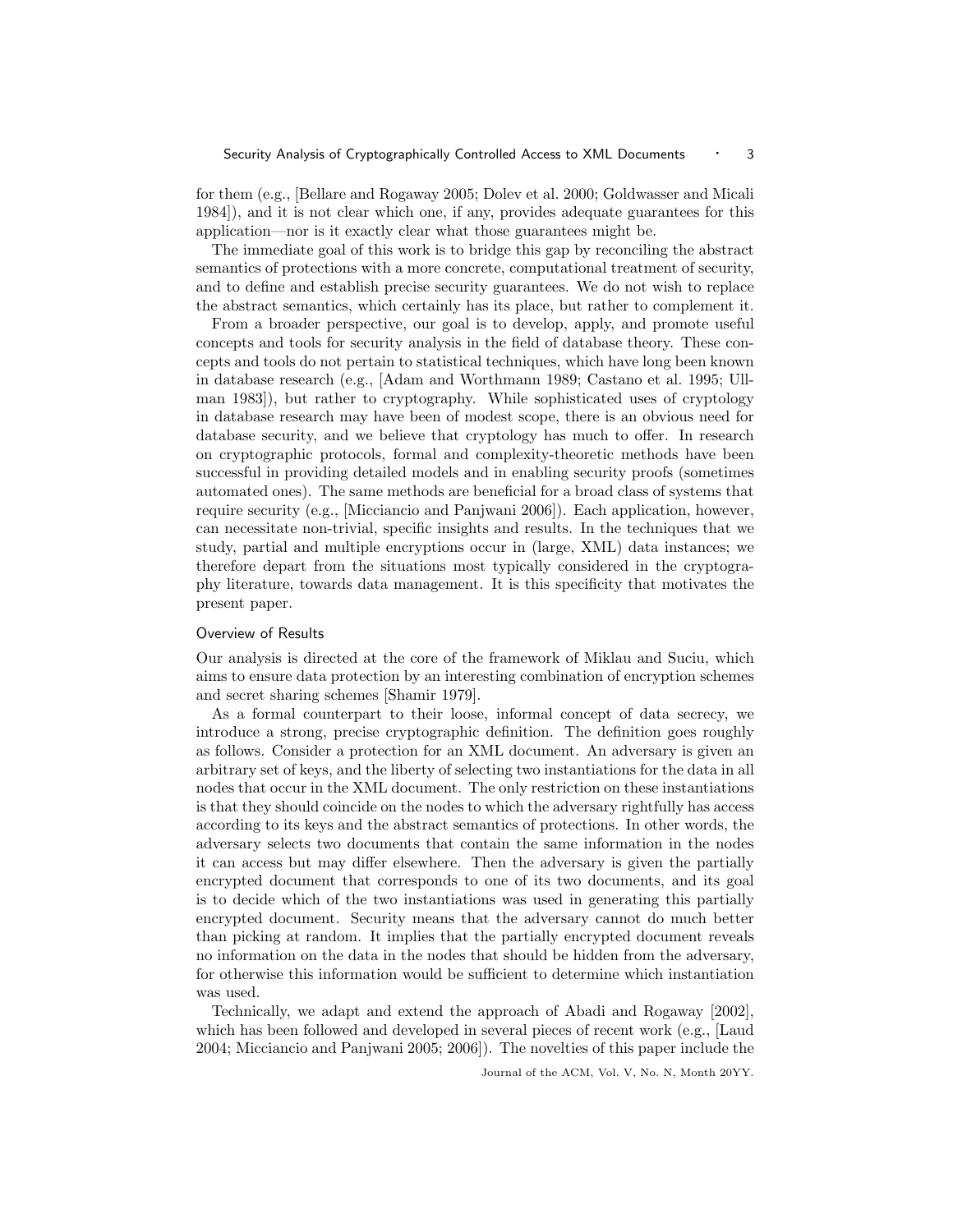application to document access control, significant differences in basic definitions motivated by this application, and the treatment of secret sharing. First we provide an intermediate symbolic language for cryptographic expressions. We then define patterns of expressions; intuitively, a pattern represents the information that an expression reveals to an adversary. We show how to transform protections into cryptographic expressions, and use patterns for providing an equivalent semantics for protections. This equivalence is captured in Theorem 1. Going further, we relate expressions to concrete computations on bit-strings. The most difficult result of this paper is Theorem 2. Informally, it states that patterns faithfully represent the information that expressions reveal, even when expressions and patterns are implemented with actual encryption schemes (not symbolically). More precisely, we associate probability distributions with an expression and its pattern by mapping symbols to bit-strings and implementing encryption with a semantically secure encryption scheme [Goldwasser and Micali 1984], and prove that these distributions cannot be distinguished by any probabilistic polynomial-time algorithm. Our main theorem, Theorem 4, reconciles the abstract semantics of protections with the actual use of encryption. We establish that if data is hidden according to a protection, then it is secret according to our definition of secrecy.

## Contents

The next section, Section 2, is mostly a review. Section 3 introduces our formal language for representing cryptographic expressions and defines an alternative semantics of XML protections. Our main results are in Section 4, which gives concrete interpretations to expressions and relates the formal semantics of protections to a strong definition of secrecy. Section 5 considers some variants and extensions. Section 6 concludes. The Appendix contains additional proofs.

## 2. CONTROLLING ACCESS TO XML DOCUMENTS WITH PROTECTIONS

In this section we briefly recall the key aspects of the work of Miklau and Suciu. We focus on protections. We describe the derivation of partially encrypted documents from protections in the next section. We omit the policy query language because, for our purposes, we can discuss the protections generated from policies rather than the policies themselves.

## XML Documents and Protections

We model XML documents as trees labeled with elements from a set Data =  $\{D_1, D_2, \ldots\}$ , which we assume to represent XML element names and actual data values, though we make no syntactic distinction between these two possibilities. We treat  $D_1, D_2, \ldots$  as atomic data symbols. We use pre-order representations for XML trees, described by the grammar:

$$
XML ::= (Data) | (Data, XML, XML, ..., XML)
$$

with terminals in Data  $\cup \{``("", ")"\}.$ 

A *protection* consists of two components: a metadata XML tree obtained from an XML tree by adding metadata nodes, and a mapping that attaches to each node a positive boolean formula over  $Keys = \{K_1, K_2, \ldots\}$ . Metadata nodes are nodes that have special kinds of labels, and it is assumed that they can be distinguished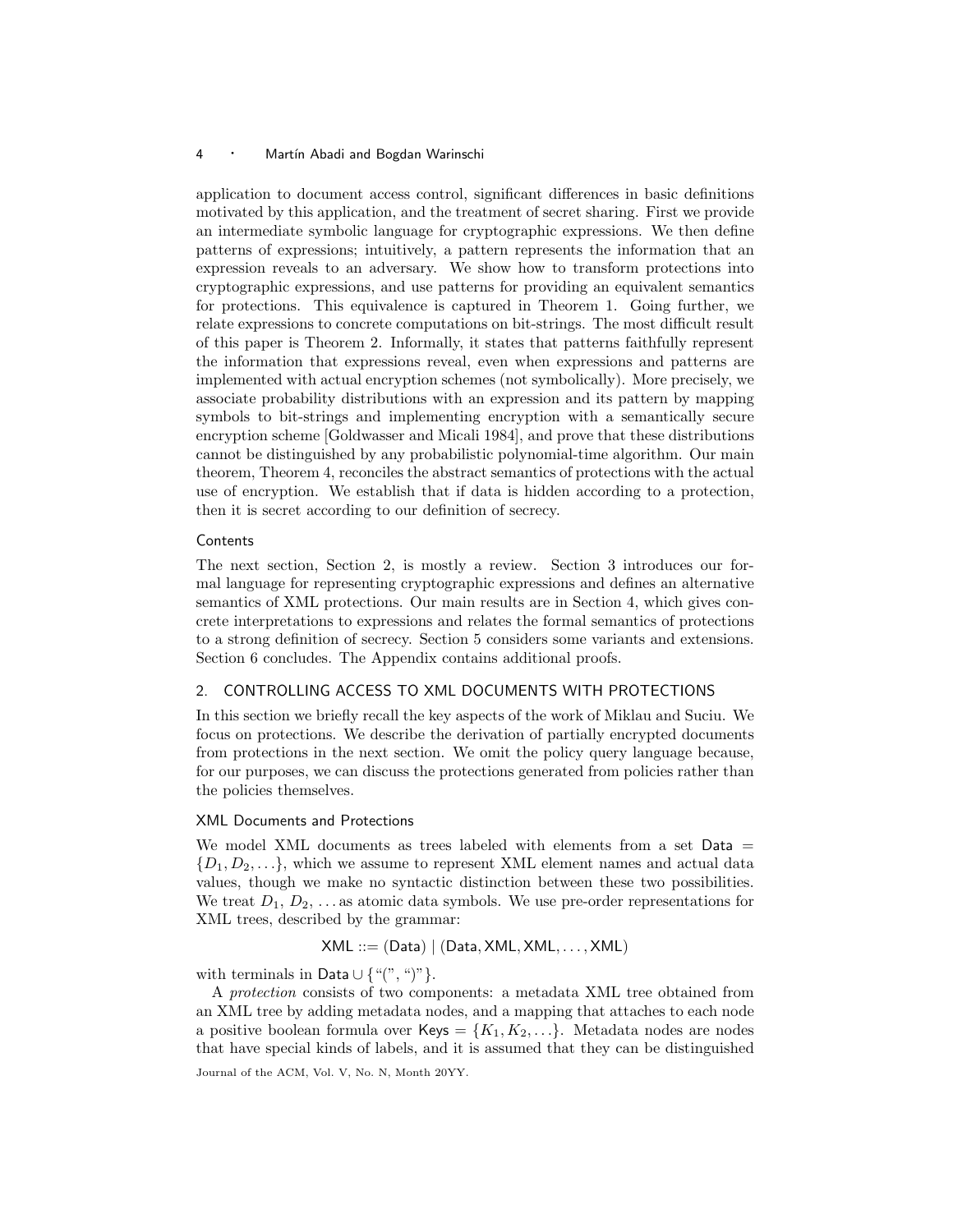



Fig. 1. A tree protection (top) and an equivalent normalized one (bottom).

$$
\{D_1,(OR,(AND,(\lbrace K_5^1\rbrace_{K_1},\lbrace K_6^2\rbrace_{K_5}),\lbrace K_6\rbrace_{K_4},\lbrace D_2,(\lbrace D_3\rbrace_{K_3},\lbrace D_4\rbrace_{K_4})\rbrace_{K_6}),(D_5,(\lbrace D_6\rbrace_{K_2})))\}_{K_1}
$$

Fig. 2. Expression associated with the normalized protection of Figure 1.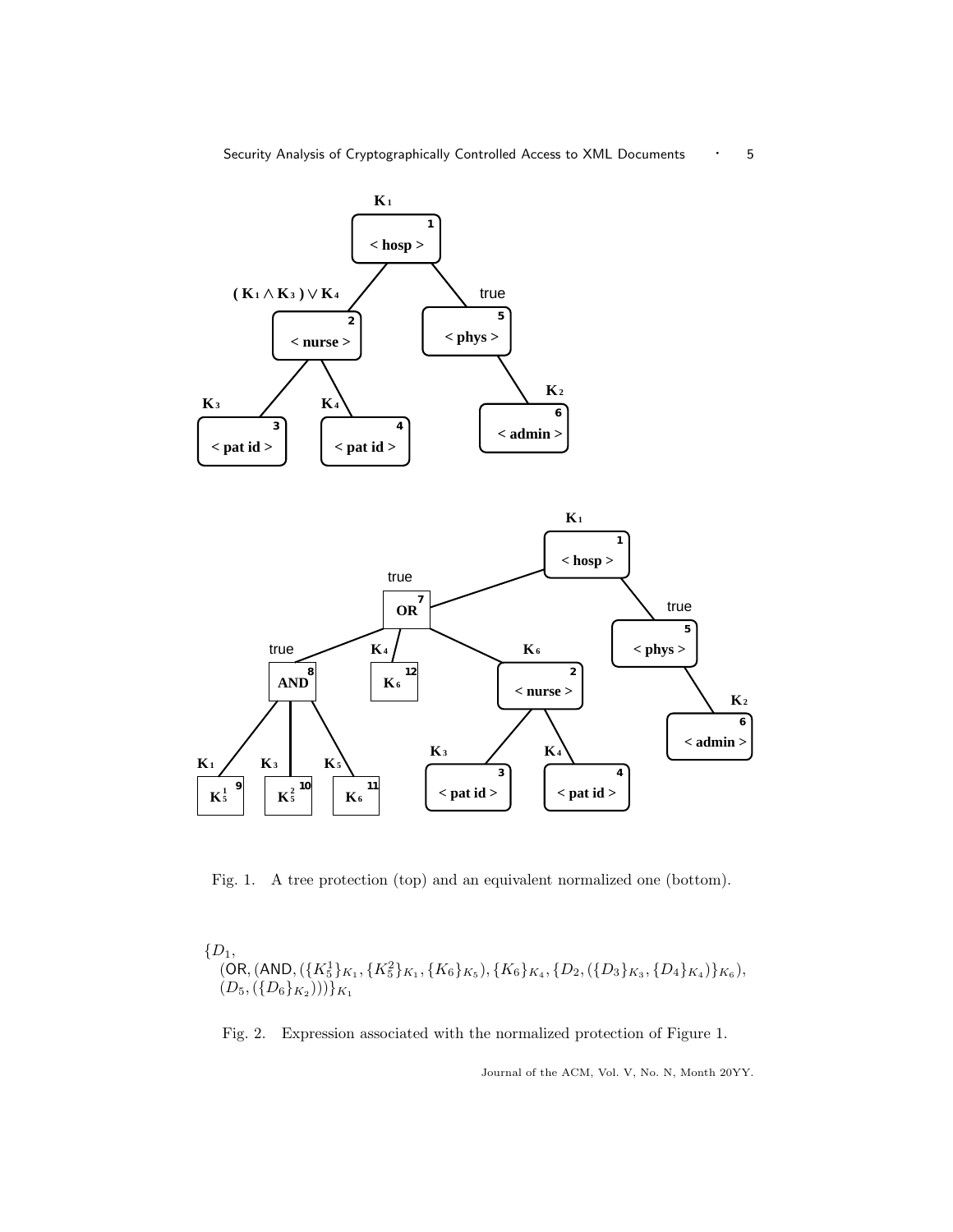from the standard XML nodes. Their labels are one of the symbols OR and AND, or hold keys in the set Keys or key shares in the set KeyShares defined by:

$$
\mathsf{KeyShares} = \{K^j_i \mid K_i \in \mathsf{Keys}, j \in 1..n\}
$$

for a fixed parameter  $n$ . Thus, in summary, protections are generated by the grammar:

$$
\begin{aligned} \mathsf{Prot}\ ::=\ \left[(\mathsf{BData}),\mathsf{Cond}\right]\mid\\ &\ \left[(\mathsf{BData},\mathsf{Prot},\mathsf{Prot},\ldots,\mathsf{Prot}),\mathsf{Cond}\right]\\ \mathsf{Cond}\ ::=\ \mathsf{true}\mid\mathsf{false}\mid\mathsf{Keys}\mid\mathsf{Cond}\wedge\mathsf{Cond}\mid\mathsf{Cond}\vee\mathsf{Cond} \end{aligned}
$$

where

BData = Data ∪ Keys ∪ KeyShares ∪ {OR,AND}

is the set of node labels.

Roughly, the key shares  $K_i^1, K_i^2, ..., K_i^n$  are pieces of information that together allow the recovery of the key  $K_i$ , but of which no proper subset suffices for computing  $K_i$ , or even non-trivial partial information about  $K_i$ . For example, the key shares  $K_i^1, \ldots, K_i^{n-1}$  may be random strings of the same length as  $K_i$ , and  $K_i^n$  may be the XOR of  $K_i^1, \ldots, K_i^{n-1}$  with  $K_i$ . We treat a framework more general than the original one, which uses a particular way of sharing keys. We assume that the number of shares for each key is some integer constant n (with  $n \geq 2$ ), and that each key is shared only once. (This assumption holds in the original framework, where  $n = 2.$ )

In a protection, the formula that guards a node describes a condition that needs to be satisfied before a user is granted access to that node (and its children). For example, accessing a node guarded by the formula  $K_1 \wedge (K_2 \vee K_3)$  requires having key  $K_1$  and at least one of the keys  $K_2$  and  $K_3$ . In addition, the user should also satisfy all formulas on the path from the root to the node.

Figure 1 gives an example (adapted from [Miklau and Suciu 2003]). The tree at the top is an example of a protection over some XML medical database. Notice that we preserved the original labels—we did not replace element names with symbols  $D_1, D_2, \ldots$  A user that possesses only key  $K_3$  cannot access any node since the root is guarded by  $K_1$ . If the user knows also  $K_1$  then it should be able to access the data in nodes  $\{1, 2, 3, 5\}.$ 

## Normalization

Using simple transformations, one can rewrite any protection into an equivalent, *normalized* protection where all formulas that guard nodes are atomic, that is, one of true, false, or K for some  $K \in$  Keys. Normalization requires adding metadata nodes, keys, and key shares. Normalization can also include removing parts guarded by false, so we assume that false does not appear in normalized formulas (departing slightly from the original definition but without loss of generality). Normalized protections are important because, in standard encryption schemes, one can encrypt under an atomic key but not under a boolean combination of keys. Normalized protections serve as the basis for producing partially encrypted documents by applying an encryption algorithm repeatedly.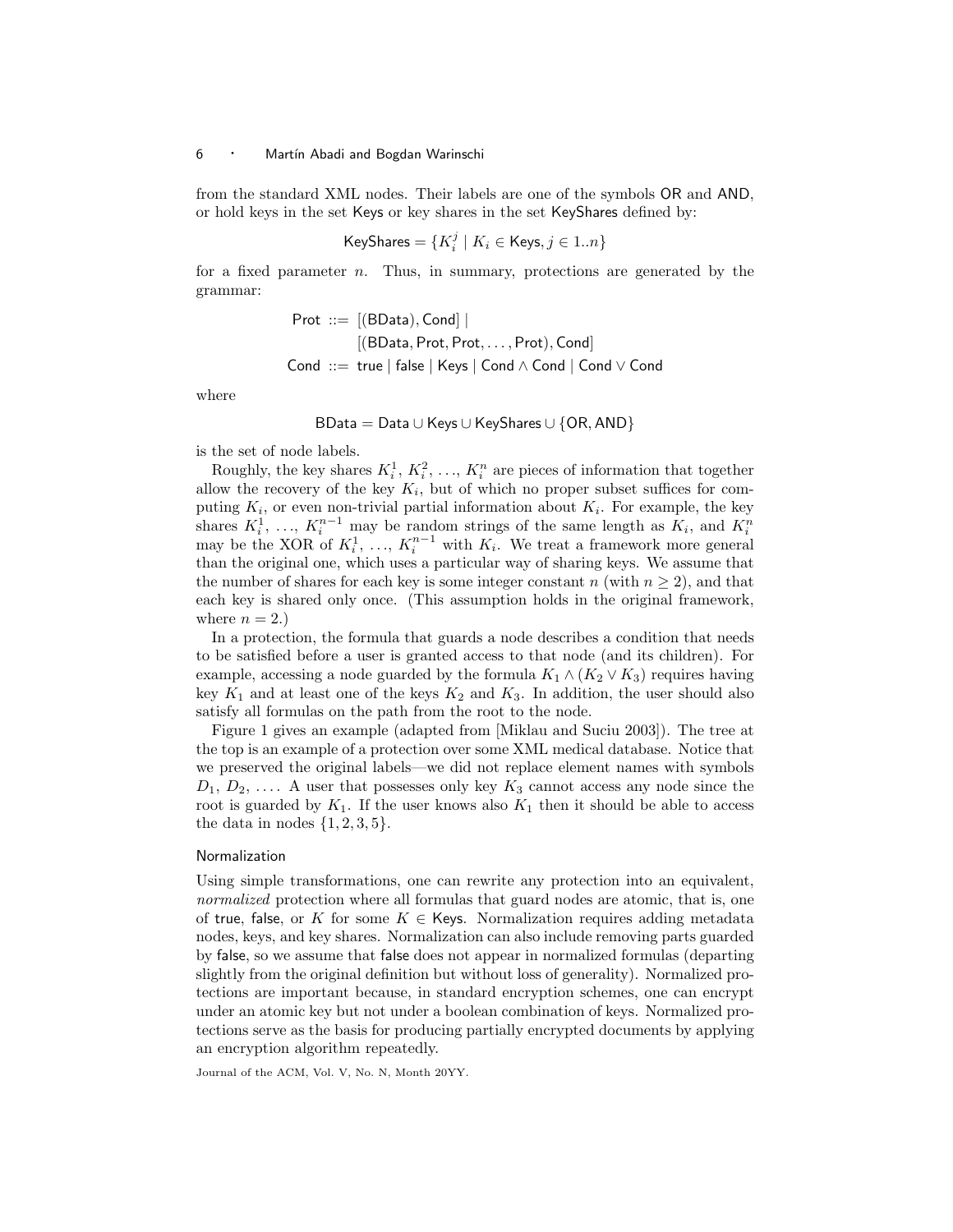In Figure 1, the tree at the bottom is a normalized protection, equivalent to the protection at the top. In the normalized protection, a user with keys  $K_1$  and  $K_3$ can recover the information in nodes 9 and 10, that is, the key shares  $K_5^1$  and  $K_5^2$ , and therefore  $K_5$ . (Recall that, in [Miklau and Suciu 2003], keys are split into only two shares.) The key  $K_5$  can then be used to recover the information in node 11, that is, the key  $K_6$  which together with  $K_1$  provides access to the nodes  $\{1, 2, 3, 5\}$ of the original tree.

## A Semantics of Protections

Formally, the semantics of a protection P is the function  $Acc_P : \mathcal{P}(Keys) \rightarrow \mathcal{P}(Data)$ that, given a set of keys T  $\subseteq$  Keys, returns the set of data that can be accessed using the keys in T. Computing the function  $Acc_P(T)$  is an iterative process. The keys in T are used to access new keys (by either obtaining them directly or recovering all their shares), and the process is repeated until a maximal set of keys is obtained. The output of  $Acc_P(T)$  is the set of all data contained in nodes that can be accessed using this last set of keys.

We refer the reader to Miklau and Suciu [2003] for additional details on the definition of  $Acc_{P}(T)$ . In most of our analysis, we use an equivalent formulation of the formal semantics, given in Section 3.

## On Keys Derived from Data

In the description above and in the analysis that follows, we do not consider the use of keys derived from data (for example, from mother's maiden names and social security numbers). There are at least three obstacles to obtaining security guarantees with such keys. These obstacles are not specific to a particular scheme, but they do arise in this context.

- —First, the potential lack of entropy in data implies that the resulting keys may offer no security. For example, keys computed from 9-digit social security numbers can have at most  $10^9$  values, which an attacker may try in order to recover anything encrypted under those keys. An attacker may even learn the underlying social security number when decryption with one of those values succeeds.
- —Moreover, the key derivations can lose some data entropy. Specifically, Miklau and Suciu compute a 128-bit key by breaking data into 128-bit blocks and XORing those blocks; if a piece of data yields blocks in which only the first  $m$  bits are meaningful and the last  $128 - m$  bits contain a fixed pattern, then the resulting key has at most  $m$  bits of entropy, no matter how much entropy was initially present in the data.
- —Finally, the resulting keys can be involved in questionable encryption cycles—for instance, protecting a mother's maiden name with a social security number and vice versa.

## 3. FORMAL ANALYSIS

In this section we introduce a language for representing cryptographic expressions that use symmetric encryption and secret sharing schemes. We rely on this language for providing a formal account of the transformation of protections into partially encrypted documents. We also define patterns of expressions, which capture the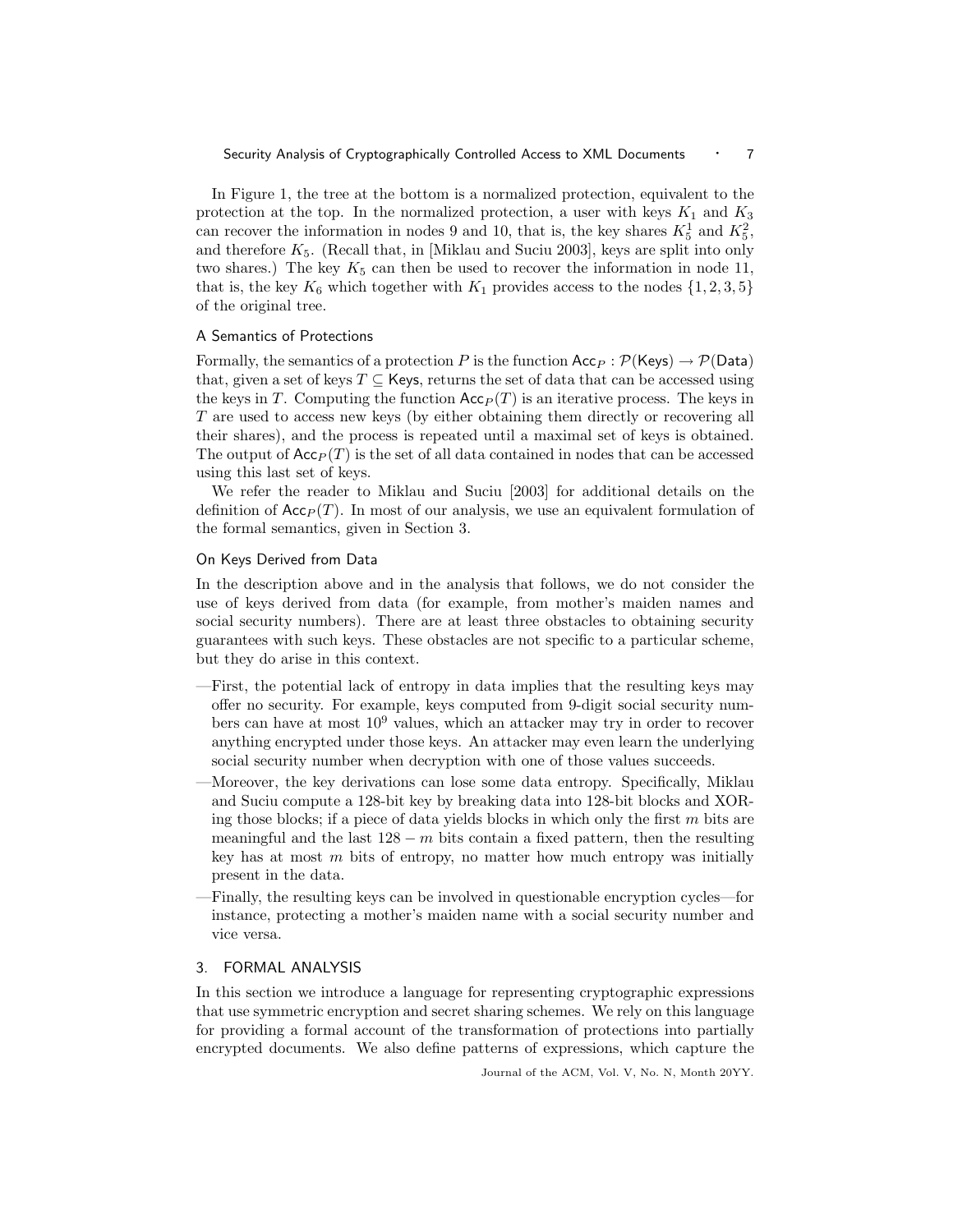information that expressions reveal to an adversary, in symbolic terms. This definition is a variant of ones suggested in other contexts [Abadi and Rogaway 2002; Herzog 2004; Micciancio and Panjwani 2005]. Finally, we establish a relation between the semantics of protections and these patterns.

Basically, expressions are useful as an intermediate language between protections and the world of probability distributions on bit-strings. They also serve as a bridge to other work on formal analysis. That work includes the idea of patterns, as generalizations of expressions. We adapt and extend that idea for the present setting.

## An Intermediate Cryptographic Language

We consider expressions built from the set of basic data BData (defined above), using tupling and encryption with keys in Keys. The grammar for expressions is:

 $Exp ::= BD$ ata |  $(Exp, Exp, \ldots, Exp)$  |  ${Exp}_{Kevs}$ 

For example, an element in Exp is the expression

 $({(D_2, K_1^2)}_{K_2}, {(D_1, {K_2}_{K_3})}_{K_1})$ 

It represents the tupling of two ciphertexts. The first ciphertext is the encryption under key  $K_2$  of data  $D_2$  and key share  $K_1^2$ . The second ciphertext is the encryption under key  $K_1$  of the tuple formed from data  $D_1$  and the encryption under key  $K_3$ of key  $K_2$ .

We sometimes omit parentheses in expressions. For example, we may write  ${D_1, K_1}_{K_2}$  rather than  ${(D_1, K_1)}_{K_2}$ .

# Associating Cryptographic Expressions to Protections

We use our language of expressions for giving a precise definition of how to map a normalized protection to (a symbolic representation for) a partially encrypted document. This definition is recursive. It relies on the intuition that each node of the protection under consideration is (recursively) mapped to a part of the final, partially encrypted document. If the node is guarded by a key, then the corresponding part of the final document is encrypted under that key, otherwise it is left in clear.

Formally, we define the function  $E : Prot \rightarrow Exp$  inductively by:

$$
-\mathsf{E}([(B, P_1, P_2, \dots, P_l), \mathsf{true}]) = (B, \mathsf{E}(P_1), \mathsf{E}(P_2), \dots, \mathsf{E}(P_l)) \n-\mathsf{E}([(B, P_1, P_2, \dots, P_l), K]) = \{(B, \mathsf{E}(P_1), \mathsf{E}(P_2), \dots, \mathsf{E}(P_l))\}_K
$$

where  $l \geq 0$ , each  $P_i$  (for  $i = 1, 2, \ldots, l$ ) is a normalized protection, B is an arbitrary symbol in BData, and  $K$  is an arbitrary key in Keys.

For example, the expression of Figure 2 corresponds to the second protection in Figure 1, with the element name contained in node i replaced with data symbol  $D_i$ .

#### Cycles

The definition of expressions allows encryption cycles of the kind discussed in the introduction. For some of our results, it is useful to focus on a class of acyclic expressions:

DEFINITION 1 ACYCLIC EXPRESSIONS. A plain occurrence of a key  $K_j$  in an *expression*  $E_1$  *is one where*  $K_j$  *is not the subscript in a subexpression*  $\{\ldots\}_K$ *. Key* Journal of the ACM, Vol. V, No. N, Month 20YY.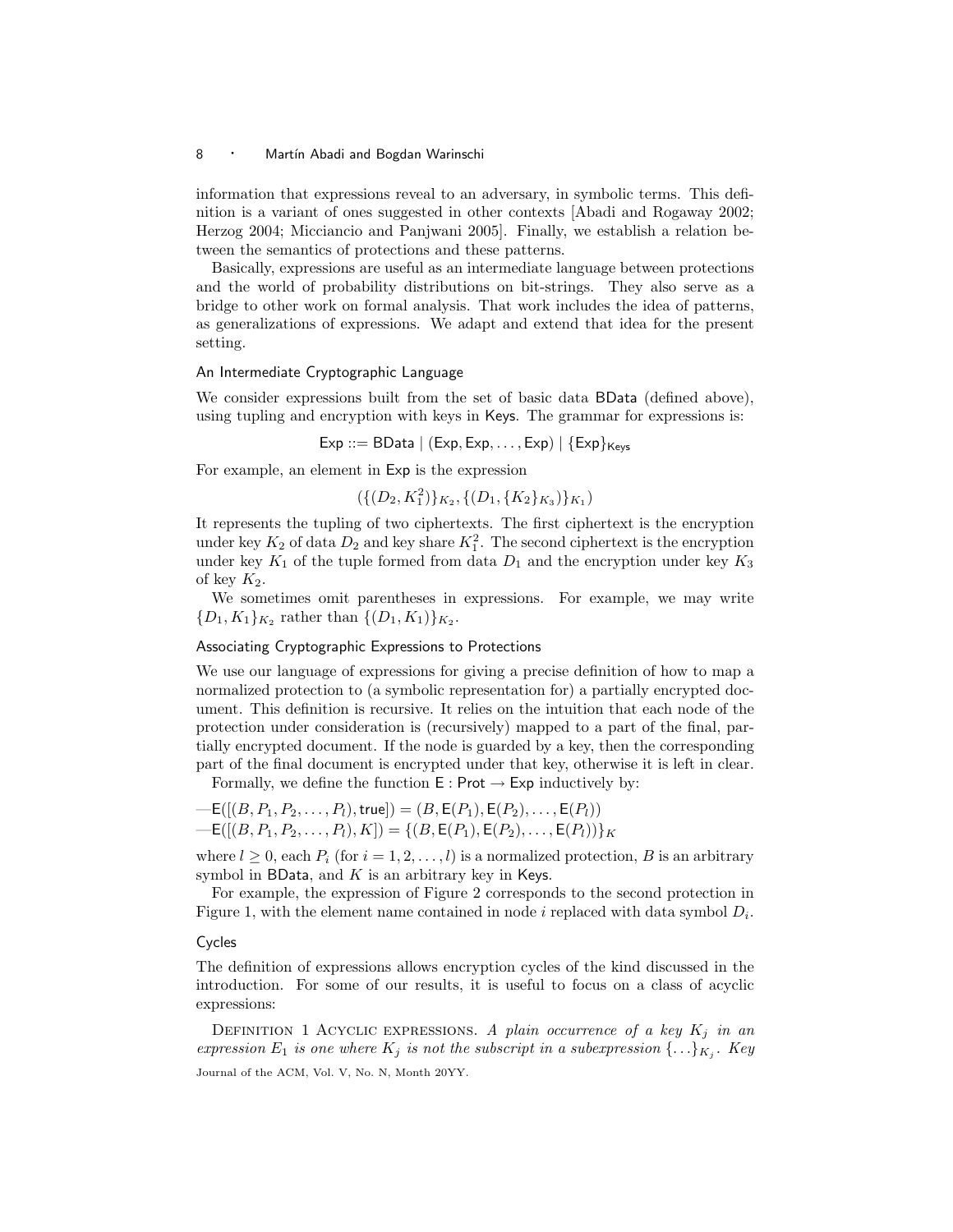$K_i$  encrypts key  $K_j$  in expression E if there exists a subexpression  $\{E_1\}_{K_i}$  in E *such that*  $K_j$  *occurs plainly in*  $E_1$  *or*  $K_j^k$  *(for some*  $k \in 1..n$ *) occurs in*  $E_1$ *. The expression* E *is acyclic if the graph associated with its "encrypts" relation is acyclic.*

For example,  $\{K_1\}_{K_2}$  and  $\{\{K_1\}_{K_2}\}_{K_2}$  are both acyclic expressions, while  $\{K_1\}_{K_1}$ and  $({K_1^1}_{K_2}, {K_2}_{K_1})$  are not.

As long as data values are not used as keys, a protection  $P$  that results from the translation of a policy never contains keys in its nodes. In turn, if normalizing P yields  $P'$ , then  $\mathsf{E}(P')$  is an acyclic expression. (This point follows from the definition of normalization [Miklau and Suciu 2003].)

## Recoverable Keys

Given an expression E, we write keys(E) for the set of key symbols that occur in E and key symbols whose shares occur in E. We call a key *recoverable* if the key occurs in clear (that is, not encrypted), if the key occurs encrypted under recoverable keys, or if each of its shares occurs in clear or encrypted under recoverable keys. More precisely, a key is recoverable if it is in the least set  $S$  of expressions such that:

 $-E \in S$ ,

—for all  $E_1,\ldots,E_m\in \textsf{Exp}$ , if  $(E_1,\ldots,E_m)\in S$ , then  $E_1\in S,\ldots,E_m\in S$ , —for all  $E' \in \textsf{Exp}$  and  $K_j \in \textsf{Keys}$ , if  $\{E'\}_{K_j} \in S$  and  $K_j \in S$ , then  $E' \in S$ , —for all  $K_j \in \text{Keys}, \text{ if } K_j^1, \ldots, K_j^n \in S, \text{ then } K_j \in S.$ 

We write recoverable( $E$ ) for the set of all recoverable keys in expression  $E$ . For example, with  $n = 2$ , for the expression

$$
E = (\{K_1, K_2^1, K_6^1, K_4\}_{K_3}, \{K_2^2\}_{K_2}, K_3, \{K_5\}_{K_4})
$$

we have

$$
keys(E) = \{K_1, K_2, K_3, K_4, K_5, K_6\}
$$

and

$$
\mathsf{recoverable}(E) = \{K_1, K_3, K_4, K_5\}
$$

while for the expression

$$
E' = (\{K_1, K_2^1, K_6^1, K_4\}_{K_3}, \{K_5\}_{K_2}, K_3, \{K_2^2\}_{K_4})
$$

we have

$$
keys(E') = \{K_1, K_2, K_3, K_4, K_5, K_6\}
$$

and

recoverable(
$$
E'
$$
) = { $K_1, K_2, K_3, K_4, K_5$ }

#### Expression Patterns

For each expression  $E$ , we define its *structure*  $\text{struct}(E)$ . Essentially, the structure of an expression is given by its parse tree in which the labels are replaced with fresh symbols. We therefore introduce D,  $K_0$ , and  $K_0^j$  (for  $j \in 1..n$ ), all disjoint from BData, and define the structure of expressions by: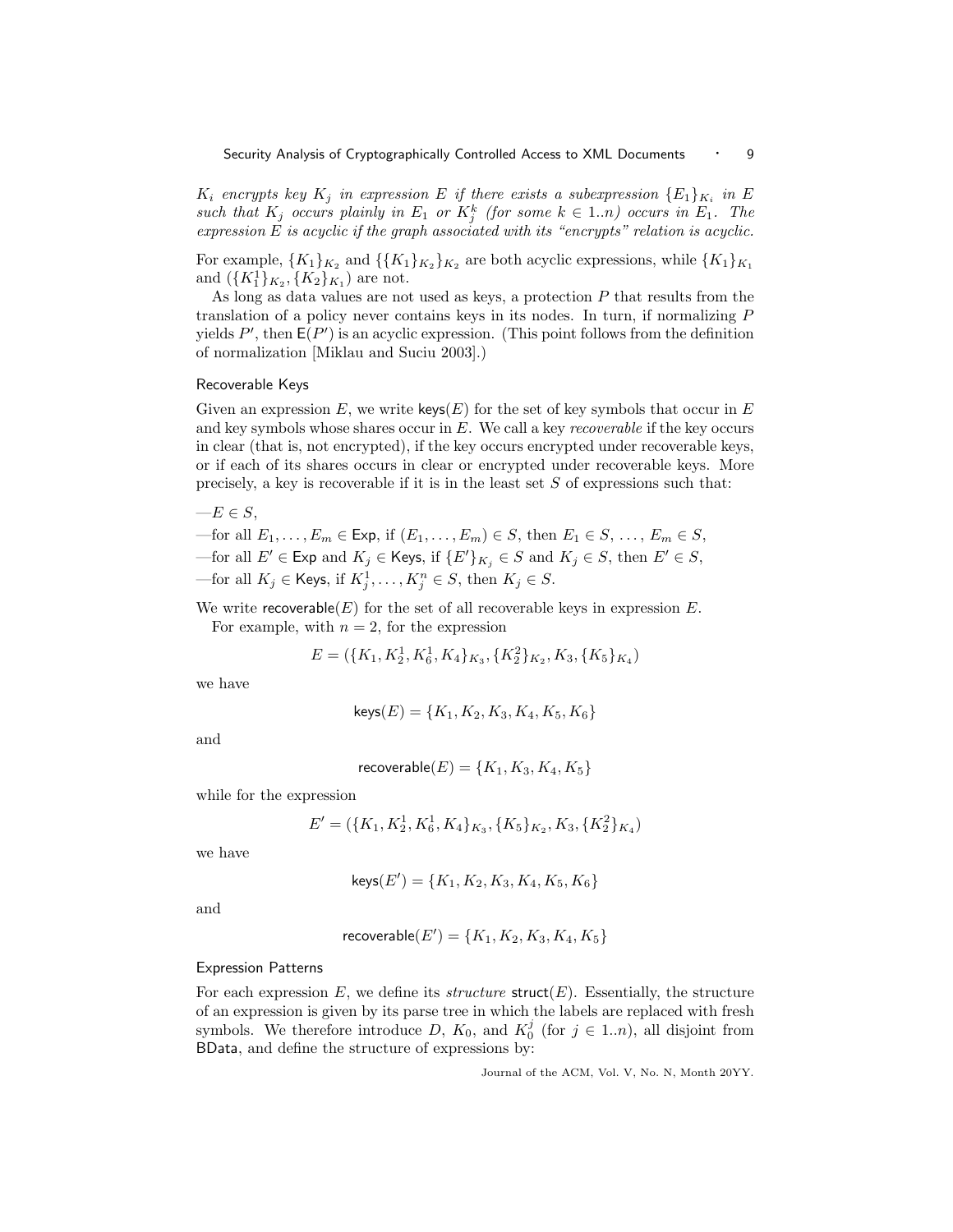$$
-struct(K_i) = K_0 \text{ for all } K_i \in \text{Keys},
$$
  
\n
$$
-struct(K_i^j) = K_0^j \text{ for all } K_i \in \text{Keys, } j \in 1..n,
$$
  
\n
$$
-struct(D_i) = D \text{ for all } D_i \in \text{Data},
$$
  
\n
$$
-struct(OR) = OR,
$$
  
\n
$$
-struct(AND) = AND,
$$
  
\n
$$
-struct((E_1, E_2, ..., E_m)) = (struct(E_1), struct(E_2), ..., struct(E_m)),
$$
  
\n
$$
-struct({E}_k)_{K_i}) = {struct(E)}_{K_0} \text{ for all } K_i \in \text{Keys}.
$$

Thus, data symbols are replaced with  $D$ , key symbols are replaced with  $K_0$ , and key shares are replaced with corresponding shares of  $K_0$ . For example, the structure of the expression

$$
\{(\{K_1, D_2\}_{K_3}, K_3^1)\}_{K_2}
$$

is

$$
\{(\{K_0, D\}_{K_0}, K_0^1)\}_{K_0}
$$

The encryption cycle in this structure is unimportant for our purposes. Alternative definitions of expression structure can avoid such cycles without affecting our results. (For example, one such definition lets the structure of  ${E}_{K_i}$  be  ${\{\textsf{struct}(E)\}}_{K'_0}$ , where  $K'_0$  is a fresh symbol distinct from  $K_0$ .)

We write  $p(E,T)$  for the *pattern* that can be observed in expression E using for decryption the keys in  $T \subseteq \text{keys}(E)$ . The set of patterns is defined like the set of expressions but over extended sets of atomic symbols that include  $D, K_0$ , and  $K_0^j$ (for  $j \in 1..n$ ). The pattern  $p(E,T)$  is defined by:

$$
-p(B,T) = B \text{ for all } B \in \text{BData},
$$
  
\n
$$
-p((E_1, E_2, \dots, E_m), T) = (p(E_1, T), p(E_2, T), \dots, p(E_m, T)),
$$
  
\n
$$
-p(\{E\}_{K_i}, T) = \{\text{struct}(E)\}_{K_i} \text{ if } K_i \notin T,
$$
  
\n
$$
-p(\{E\}_{K_i}, T) = \{p(E, T)\}_{K_i} \text{ if } K_i \in T.
$$

The idea that motivates this definition is that a ciphertext encrypted under an unknown key  $K_i$  reveals at most the structure of the underlying plaintext and the identity of  $K_i$ , but not the encrypted value. Section 4 explains a computational counterpart of this idea.

We write pattern(E) for the pattern obtained from E by using for decryption the keys recoverable from  $E$  itself. We let:

$$
\mathsf{pattern}(E) = \mathsf{p}(E, \mathsf{recoverable}(E))
$$

For example, the pattern of the expression

$$
(\{D_1\}_{K_1}, \{D_2\}_{K_2}, K_1)
$$

is

$$
(\{D_1\}_{K_1}, \{D\}_{K_2}, K_1)
$$

Similarly, the pattern of the expression

$$
(\{\{D_1\}_{K_2}\}_{K_1}, \{D_2\}_{K_2}, K_1)
$$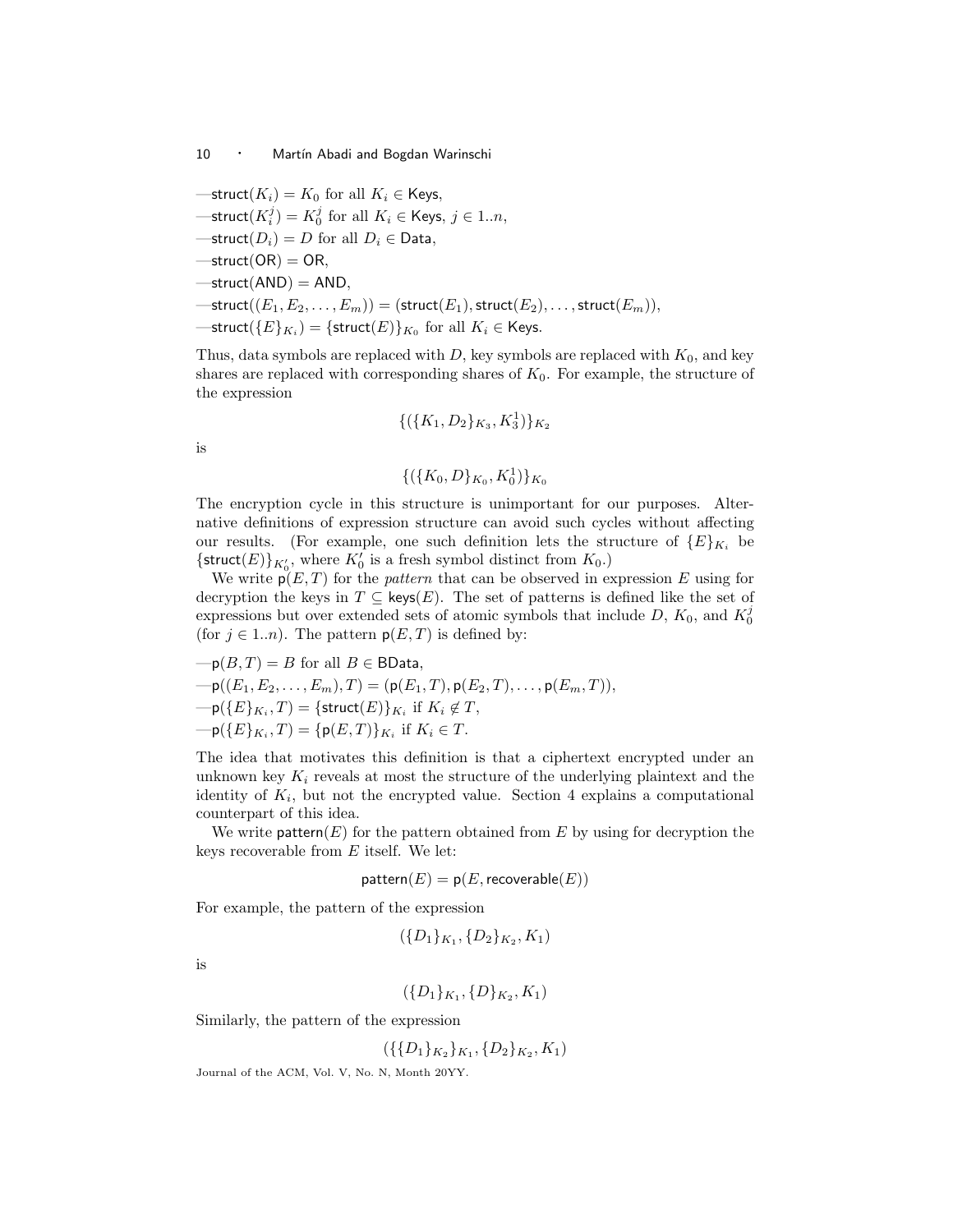is

$$
(\{\{D\}_{K_2}\}_{K_1}, \{D\}_{K_2}, K_1)
$$

Finally, when  $n = 2$ , the pattern of the expression

$$
(\{D_1\}_{K_1}, \{\{K_1\}_{K_2}\}_{K_3}, K_3^1, K_3^2, \{\{\{K_1, D_2\}_{K_3}, K_3^1\}\}_{K_2})
$$

is

$$
(\{D\}_{K_1}, \{\{K_0\}_{K_2}\}_{K_3}, K_3^1, K_3^2, \{\{\{K_0, D\}_{K_0}, K_0^1\}\}_{K_2})
$$

Secrecy, Symbolically

Using patterns, we characterize the set of visible data (and thus the set of secret data) in formal expressions. By analogy with the definition of  $Acc_{P}(T)$ , we define the set of data accessible in expression E with keys in the set  $\{K_1, K_2, \ldots, K_l\} \subseteq$ keys $(E)$  by:

$$
\mathsf{Acc}_E(\{K_1, K_2, \ldots, K_l\}) = \{D_i \in \mathsf{Data} \mid D_i \text{ occurs in pattern}(E, K_1, K_2, \ldots, K_l)\}
$$

The following theorem relates  $Acc_P(T)$  and  $Acc_E(T)$ , thus justifying the similarity in notation. It states that the set of data that can be accessed with keys  $K_1$ ,  $K_2, \ldots, K_l$  according to protection P is precisely the set of data that can be seen in the pattern of  $(E(P), K_1, K_2, \ldots, K_l)$ . The purpose of the tupling with the keys  $K_1, K_2, \ldots, K_l$  is to make those keys immediately recoverable.

THEOREM 1. Let P be a normalized protection and  $T \subseteq \text{keys}(E(P))$ . Then  $Acc_P (T) = Acc_{E(P)} (T)$ .

When T is empty, the theorem holds because  $Acc_{P}(\emptyset)$  and  $Acc_{E(P)}(\emptyset)$  both consist of the data that occurs only under keys that can be recovered from  $E(P)$ . More generally, for an arbitrary T, it holds because  $Acc_P(T)$  and  $Acc_{E(P)}(T)$  both consist of the data that occurs only under keys that can be recovered from the combination of  $E(P)$  and T. We omit a complete proof of this theorem; in the rest of the paper we rely primarily on  $Acc_E(T)$  rather than on  $Acc_P(T)$ .

## 4. COMPUTATIONAL ANALYSIS

In this section we give a concrete interpretation for expressions and patterns as probability distributions on bit-strings. This interpretation is computational in the sense that it relies on computations on bit-strings rather than on symbolic expressions. In particular, encryption is an actual computation on bit-strings, rather than a formal operation. In this computational world, we give a cryptographic definition for data secrecy, then prove our main results.

We first recall the definition of computational indistinguishability (a central ingredient for defining cryptographic secrecy) and those of encryption and secret sharing schemes.

#### Indistinguishability of Distribution Ensembles

Let  $\{\mathcal{D}_{\eta}^0\}_{\eta}$  and  $\{\mathcal{D}_{\eta}^1\}_{\eta}$  be two distribution ensembles on bit-strings (sequences of probability distributions on bit-strings, indexed by a security parameter  $\eta$ ). We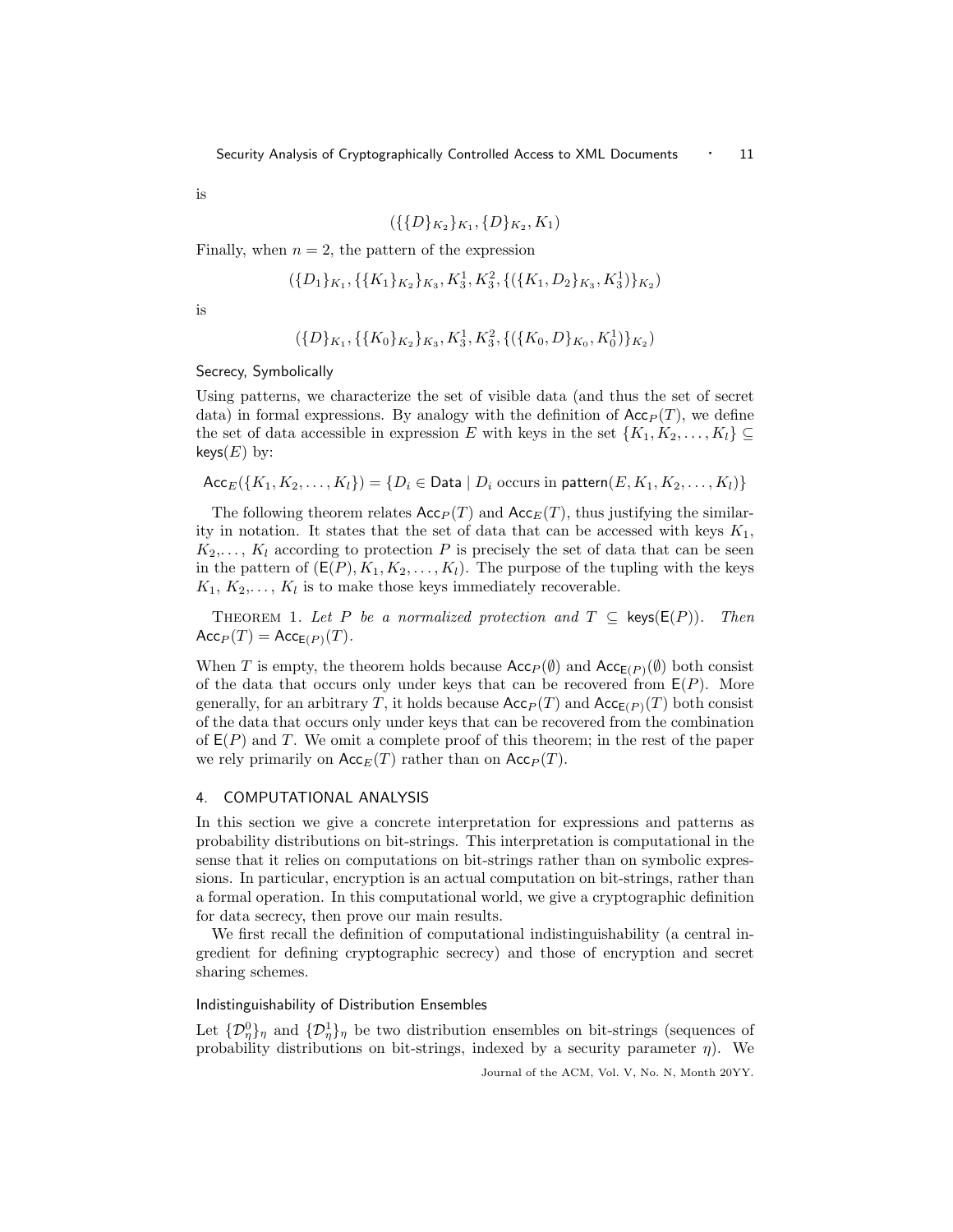write  $x \stackrel{R}{\leftarrow} \mathcal{D}_{\eta}^{i}$  to indicate that x is sampled according to  $\mathcal{D}_{\eta}^{i}$ . Let A be an algorithm. The advantage of A in distinguishing between the two ensembles is the quantity:

$$
\mathbf{Adv}_{\mathcal{D}^0,\mathcal{D}^1}^{\text{dist}}(A,\eta) = \Pr\left[x \stackrel{R}{\leftarrow} \mathcal{D}^0_\eta : A(x,\eta) = 1\right] - \Pr\left[x \stackrel{R}{\leftarrow} \mathcal{D}^1_\eta : A(x,\eta) = 1\right]
$$

We say that  $\mathcal{D}^0$  and  $\mathcal{D}^1$  are computationally indistinguishable, and write  $\mathcal{D}^0 \approx \mathcal{D}^1$ , if for any probabilistic polynomial-time algorithm A the quantity  $\mathbf{Adv}_{\mathcal{D}^0,\mathcal{D}^1}^{\text{dist}}(A,\eta)$ is negligible as a function of  $\eta$ . (A function  $f(\eta)$  is negligible if it is smaller than the inverse of any polynomial for all sufficiently large inputs  $\eta$  [Bellare and Rogaway] 2005].)

## Encryption Schemes

An encryption scheme  $\Pi$  consists of algorithms  $(\mathcal{K}, \mathcal{E}, \mathcal{D})$  for key generation, encryption, and decryption, respectively. The key generation algorithm is randomized; it takes as input a security parameter  $\eta$  and returns a key k to be used for both encryption and decryption. We write  $k \stackrel{R}{\leftarrow} \mathcal{K}(\eta)$  for the process of generating encryption keys. The encryption algorithm is also randomized. It takes as input a key k and a plaintext m, and outputs a ciphertext c. We write  $c \stackrel{R}{\leftarrow} \mathcal{E}(k,m)$  for the process of encrypting message  $m$  with key  $k$ , producing  $c$ . Finally, the decryption algorithm takes as input a key k and a ciphertext c. If  $c \stackrel{R}{\leftarrow} \mathcal{E}(k,m)$  for a key k and a plaintext m, then  $\mathcal{D}(k, c) = m$ . Decryption returns  $\perp$  if it does not succeed.

We use a standard notion of security for encryption: indistinguishability against chosen plaintext attacks (IND-CPA), also known as semantic security [Goldwasser and Micali 1984]. We define it next. For a given encryption scheme  $\Pi = (K, \mathcal{E}, \mathcal{D})$ and a bit b, we consider a "left-right" oracle  $LR_{\Pi,b}(\eta)$ . This oracle is a program that generates a key k (via  $k \stackrel{R}{\leftarrow} \mathcal{K}(\eta)$ ), and then answers queries of the form  $(m_0, m_1)$ , where  $m_0$  and  $m_1$  are bit-strings of equal length. The oracle always returns the answer  $\mathcal{E}(k,m_b)$ , that is, the encryption of the message selected by b. Scheme Π is said to be IND-CPA secure if for any probabilistic polynomial-time adversary A with access to the oracle described above, the quantity:

$$
\mathbf{Adv}_{\Pi}^{\text{ind-cpa}}(A,\eta) = \Pr\left[A^{LR_{\Pi,0}(\eta)}(\eta) = 1\right] - \Pr\left[A^{LR_{\Pi,1}(\eta)}(\eta) = 1\right]
$$

is negligible as a function of  $\eta$ . The probabilities are induced by the randomness used in the adversary and in the key-generation and encryption processes. Intuitively, the adversary  $A$  does not know  $b$  a priori, and it aims to discover  $b$ . The advantage  $\mathbf{Adv}_{\Pi}^{\text{ind-cpa}}(A, \eta)$  will not be negligible if A can determine b by interacting with the oracle. A fortiori, the advantage  $\mathbf{Adv}_{\Pi}^{\text{ind-cpa}}(A, \eta)$  will not be negligible if A can break encryptions, and therefore determine b by decrypting the oracle's response to a query  $(m_0, m_1)$  where  $m_0 \neq m_1$ .

According to this definition of security, encryption need not hide the length of plaintexts (because  $m_0$  and  $m_1$  are required to be of equal length). Since length may depend on structure, the structure of plaintexts may be revealed as well. Furthermore, encryption need not hide the identity of keys: an adversary may be able to distinguish two encryptions under the same unknown key from two encryptions under different unknown keys. Finally, since the oracles are responsible for generating and using the encryption keys, the adversary cannot guess or invent a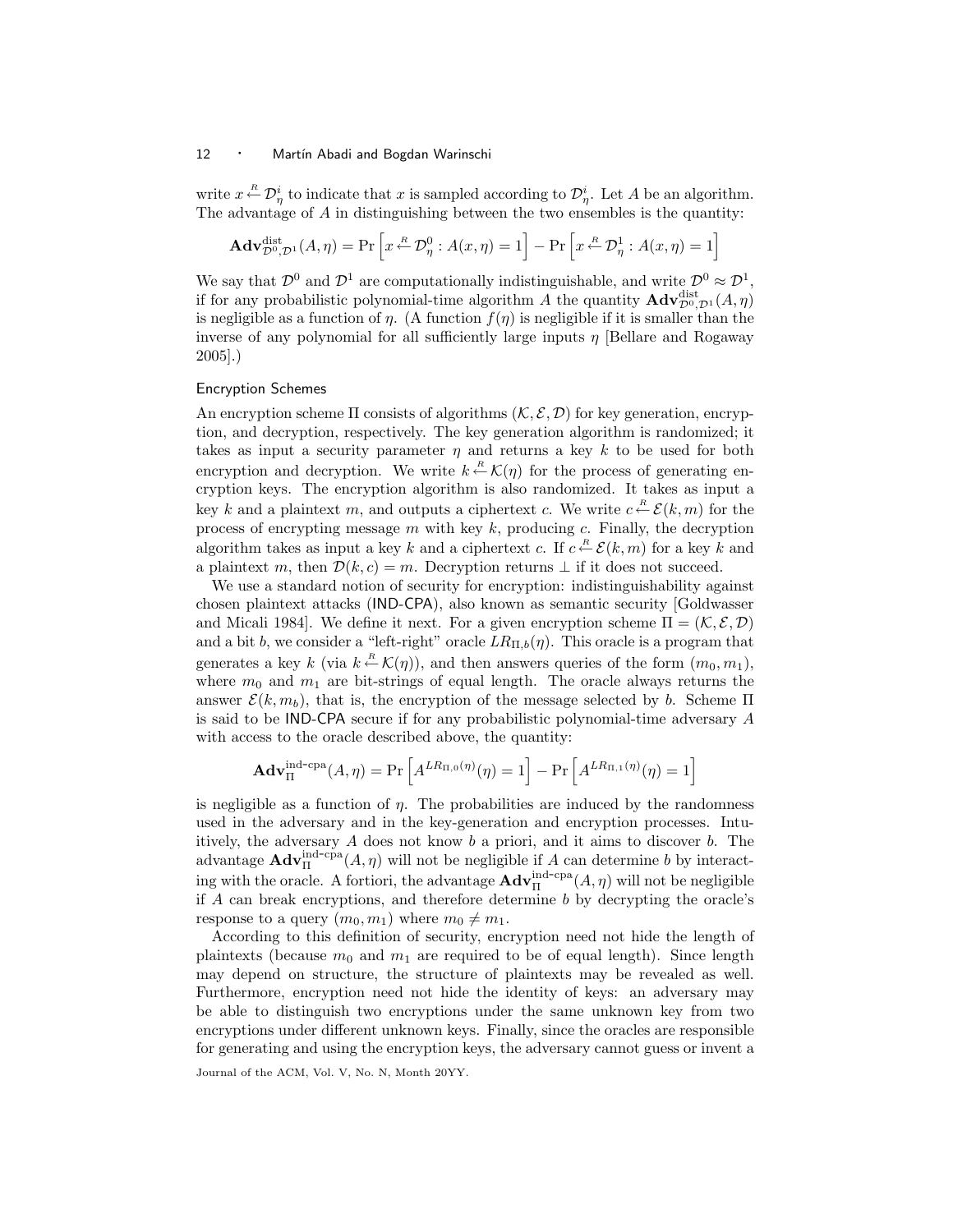key and submit it for encryption under itself; hence the definition offers no guarantee for such cyclic encryptions, which may therefore leak keys. Alternative notions of security can yield stronger guarantees, but correspondingly they are harder to satisfy. Section 5 considers some such notions.

## Secret Sharing Schemes

An *n*-out-of-*n* secret sharing scheme  $S = (S, C)$  for sharing keys of  $\Pi$  consists of algorithms for share creation and share combination. The randomized share creation algorithm S takes as input a key k and the security parameter  $\eta$  used to generate it, and outputs n shares of k:  $k^1$ ,  $k^2$ , ...,  $k^n$ . The share combination algorithm C takes as input n shares  $k^1, k^2, \ldots, k^n$ , and attempts to reconstitute the original key. The scheme is correct if  $C(S(k, \eta)) = k$  for any key k and any  $\eta$ .

Security of secret sharing means that a proper subset of the shares for a key provides no useful information on the key—more precisely, we require that this subset cannot be distinguished from a corresponding subset for another key. Let  $sh(k)$  be a sample from the distribution  $\mathcal{S}(k, \eta)$  of the *n* shares output by the sharing algorithm for the key k, and  $sh(k)|_S$  be the restriction of  $sh(k)$  to the indexes in some set of indexes  $S \subseteq \{1, 2, ..., n\}$ . We require that, for any proper subset of indexes  $S \subset \{1, 2, ..., n\}$  and any probabilistic polynomial-time adversary A, the quantity:

$$
\mathbf{Adv}_{\mathcal{SS}}^{\mathrm{ss}}(A,\eta) = \Pr\left[k_0, k_1 \stackrel{R}{\leftarrow} \mathcal{K}(\eta), sh(k_0) \stackrel{R}{\leftarrow} \mathcal{S}(k_0, \eta) : A(k_0, k_1, sh(k_0)|_S) = 1)\right] - \Pr\left[k_0, k_1 \stackrel{R}{\leftarrow} \mathcal{K}(\eta), sh(k_1) \stackrel{R}{\leftarrow} \mathcal{S}(k_1, \eta) : A(k_0, k_1, sh(k_1)|_S) = 1)\right]
$$

is negligible as a function of  $\eta$ .

While this security requirement does not seem to be well-established, it should not be too surprising. Particular schemes may have additional properties, for example that  $sh(k_0)|_S$  and  $sh(k_0)|_{S'}$  are indistinguishable whenever S and S' are proper subsets of indexes of the same size (so key shares may all look alike). We do not need those properties.

## Computational Interpretation of Expressions

Expressions and patterns induce distributions on bit-strings. These distributions are obtained by replacing data symbols with bit-strings and implementing encryption and key sharing with actual encryption and secret sharing schemes.

Formally, for any expression or pattern E, given a function  $f :$  Data  $\rightarrow \{0,1\}^*$ that maps data symbols to bit-string representations of XML element names and values, an encryption scheme  $\Pi = (\mathcal{K}, \mathcal{E}, \mathcal{D})$ , a secret sharing scheme  $\mathcal{S} = (\mathcal{S}, \mathcal{C})$ , and a security parameter  $\eta$ , we define the distribution  $[[E]]_f^{\Pi,S\mathcal{S},\eta}$  (and thus a distribution ensemble  $[[E]]_f^{\Pi,\mathcal{S\!S}}$  using a two-step procedure:

(1) In the first step, each key symbol is mapped to a bit-string. Specifically, we assume that keys $(E) = \{K_1, \ldots, K_m\}$ , and we generate a vector  $\tau$  from the distribution  $\mathcal{K}^{m+1}(\eta)$ . This is a vector of  $m+1$  keys, each obtained by running the key generation algorithm on the security parameter. We map  $K_i$  to  $\tau[i]$ , and in particular map  $K_0$  to  $\tau[0]$ . We then obtain shares of the keys in  $\tau$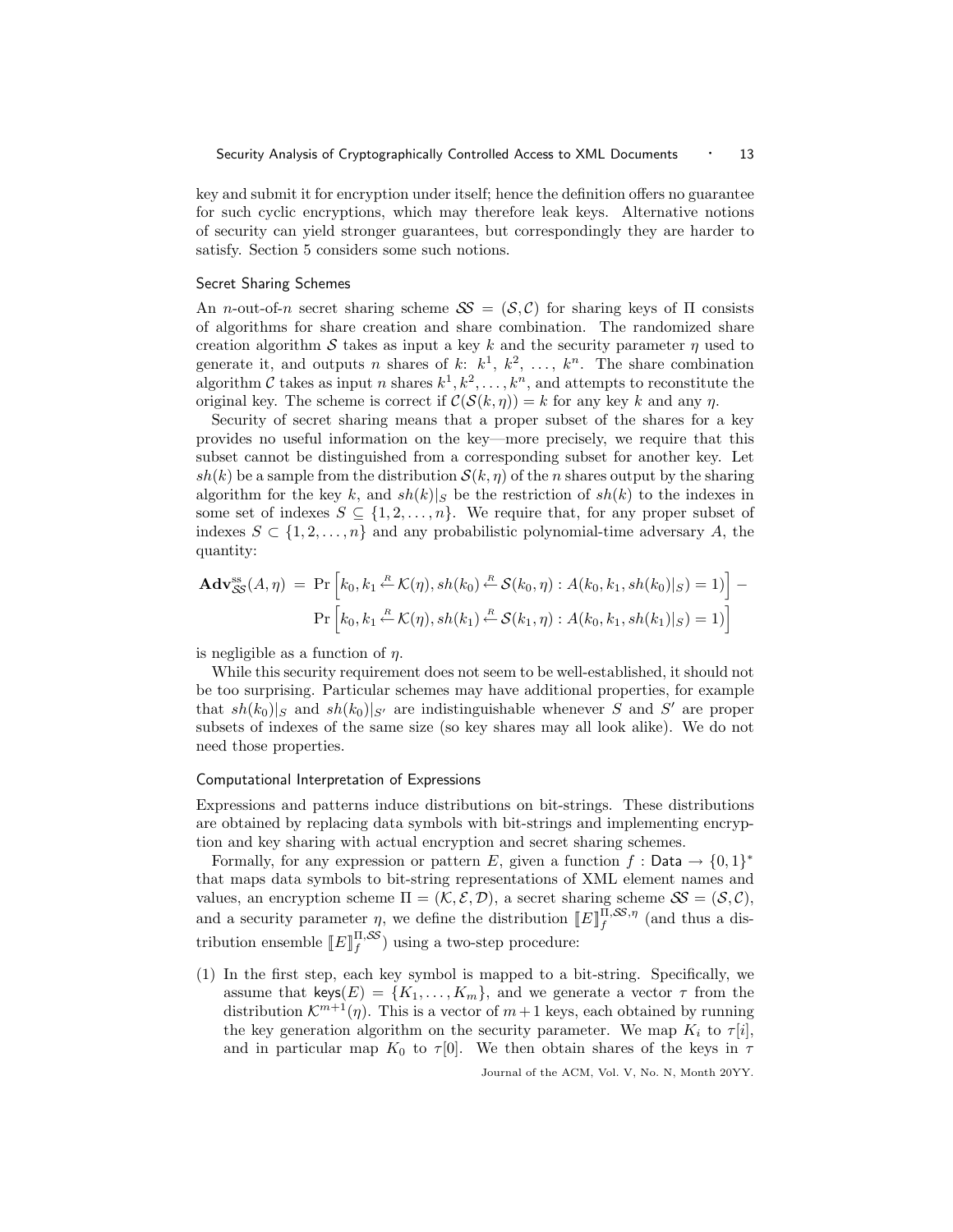$$
\llbracket D \rrbracket_f^{\Pi,SS,\eta} = \text{data} \llbracket D_i \rrbracket_f^{ \Pi,SS,\eta} = f(D_i) \llbracket \text{OR} \rrbracket_f^{ \Pi,SS,\eta} = \text{or} \llbracket \text{AND} \rrbracket_f^{ \Pi,SS,\eta} = \text{and} \llbracket K_i \rrbracket_f^{ \Pi,SS,\eta} = \tau[i] \llbracket K_i \rrbracket_f^{ \Pi,SS,\eta} = \phi[i][j] \llbracket (E_1, E_2, \ldots, E_l) \rrbracket_f^{ \Pi,SS,\eta} = (\llbracket E_1 \rrbracket_f^{ \Pi,SS,\eta} , \llbracket E_2 \rrbracket_f^{ \Pi,SS,\eta} , \ldots, \llbracket E_l \rrbracket_f^{ \Pi,SS,\eta} ) \llbracket \{\text{E}\}_{K_i} \rrbracket_f^{ \Pi,SS,\eta} = \mathcal{E}(\tau[i], \llbracket E \rrbracket_f^{ \Pi,SS,\eta} )
$$

Fig. 3. Mapping expressions to bit-strings.

by running the secret sharing scheme  $\mathcal{S}\mathcal{S}$ ; these shares are maintained in an  $(m+1)$ -by-n matrix  $\phi$  whose rows are obtained by  $\phi[i] \stackrel{R}{\leftarrow} \mathcal{S}(\tau[i], \eta)$ .

(2) In the second step, we map each expression (or pattern)  $E$  to an interpretation  $[[E]]_f^{\Pi,\mathcal{SS},\eta}$  that we define inductively in Figure 3. This step assumes constant bit-strings "or", "and", and "data", as well as a tupling operation on bitstrings.

The computational interpretation  $[\![\mathsf{E}(P)]\!]_f^{\Pi,\mathcal{SS},\eta}$  associated with the expression  $E(P)$  is the distribution of the partially encrypted document derived from protection P, generated with encryption scheme  $\Pi$ , secret sharing scheme SS, and  $\eta$  as security parameter.

Because encryption may not hide the length of plaintexts, we typically need hypotheses on the lengths of bit-string representations. For simplicity, we assume that those lengths depend only on structure. More precisely, we assume that the length of  $[[E]]_f^{\Pi,SS,\eta}$ .<br>length of  $[[E]]_f^{\Pi,SS,\eta}$  always equals the length of  $[[struct(E)]_f^{\Pi,SS,\eta}$ .

In the case where  $E$  is a data symbol, this assumption implies that we focus on functions f : Data  $\rightarrow$  {0, 1}<sup>\*</sup> that map data symbols to bit-strings of a fixed length:

DEFINITION 2. *A valuation is a function*  $f : Data \rightarrow \{0, 1\}^*$  *that maps every data symbol to a bit-string of the same length as* data*.*

In the case where  $E$  is a key symbol, the assumption means that the key generator yields keys of a fixed length for each given security parameter. A similar condition applies to key shares. In the case where  $E$  is a tuple, it suffices that the length of a tuple be a function of the lengths of its components. Similarly, in the case where  $E$  is an encryption, it suffices that the length of a ciphertext be a function of the length of the underlying plaintext and of the security parameter. These conditions on keys, key shares, tuples, and encryptions hold in most usual implementations.

#### Secrecy, Computationally

We use the concept of computational indistinguishability  $(\approx)$  and the computational interpretation of expressions for giving a computational characterization for secrecy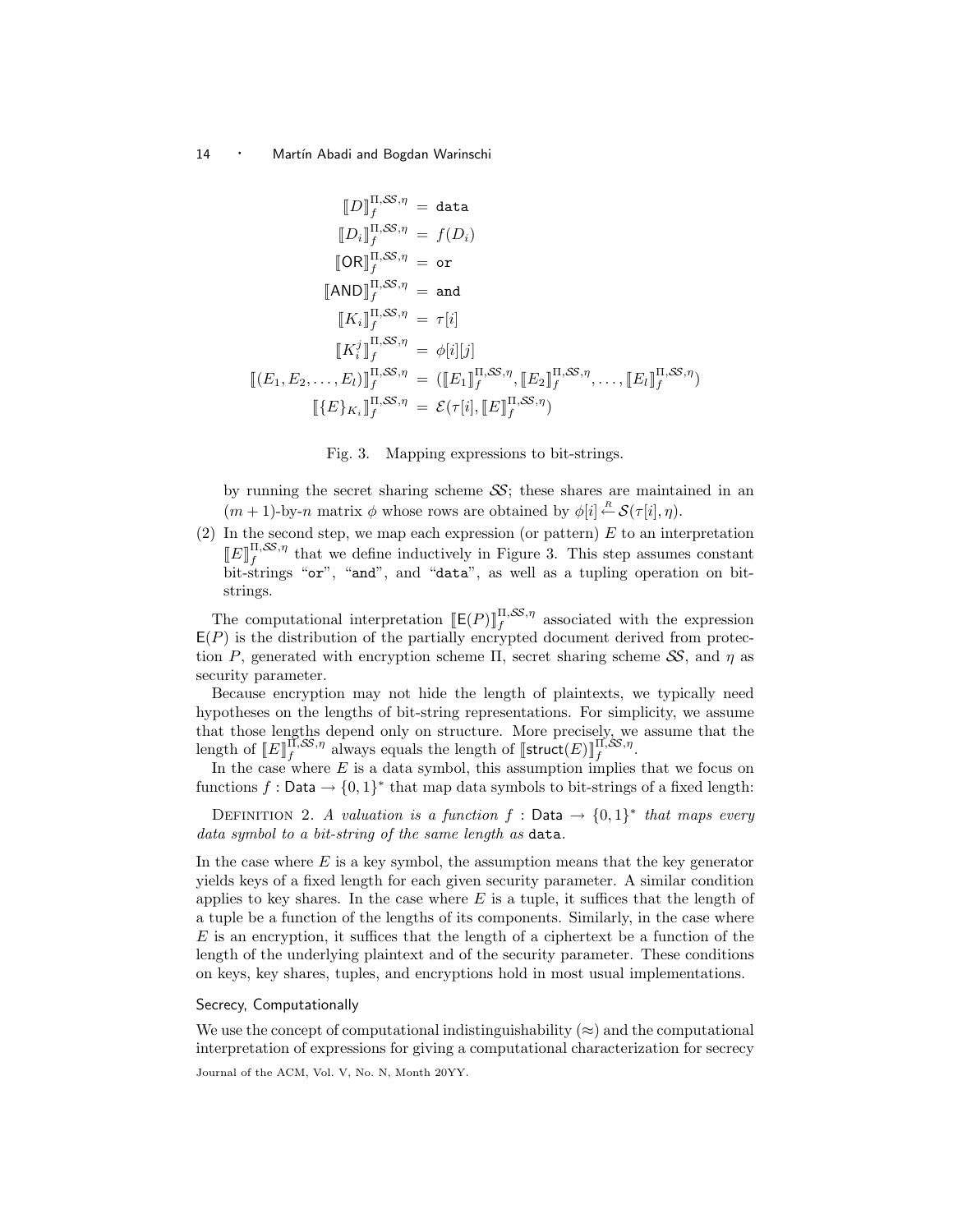of data that occurs in expressions.

Definition 3. *Let* E *be an expression,* Π *an encryption scheme,* SS *a secret sharing scheme, and* S ⊆ Data*. The set* S *is computationally hidden in* E *(with* Π *and*  $\mathcal{S}$ *S)* if for any two valuations  $f_0$  *and*  $f_1$  *such that* 

$$
f_0(D_i) = f_1(D_i) \quad \text{for all } D_i \in \text{Data} - S
$$

*it holds that*  $[[E]]_{f_0}^{\Pi, \mathcal{SS}} \approx [[E]]_{f_1}^{\Pi, \mathcal{SS}}$ .

As explained in the introduction, this definition indicates that an adversary is allowed to choose two interpretations for the data symbols in the expression E. These interpretations must map data that is not secret to the same bit-strings, but may map other data to different bit-strings of the same length. The adversary is then given a bit-string selected from the distribution determined by one of the two interpretations and its goal is to determine which interpretation was used. Secrecy means that the adversary cannot do much better than guessing.

#### Main Results

The technical core of our results is the next theorem. It states that patterns faithfully represent the information that expressions reveal, even when expressions and patterns are mapped to bit-strings. Specifically, we prove that the distribution ensembles associated with  $E$  and pattern $(E)$  are indistinguishable.

Theorem 2. *Let* E *be an acyclic expression. If* Π *is an* IND-CPA *secure encryption scheme and* SS *is a secure secret sharing scheme, then for any valuation* f *it holds that*

$$
\llbracket E \rrbracket^{\Pi,\mathcal{S}\mathcal{S}}_f \approx \llbracket \mathsf{pattern}(E) \rrbracket^{\Pi,\mathcal{S}\mathcal{S}}_f
$$

The proof of this theorem relies on a so-called hybrid argument. It is presented in the Appendix.

Next, we build on Theorem 2 in order to establish a link between symbolic and computational notions of data secrecy.

LEMMA 3. Let E be an acyclic expression and  $T = \{K_1, K_2, \ldots, K_l\} \subseteq \text{keys}(E)$ *a set of keys. If* Π *is an* IND-CPA *secure encryption scheme and* SS *is a secure secret sharing scheme, then*  $Data - Acc_E(T)$  *is computationally hidden in*  $(E, K_1, K_2, \ldots, K_l)$  *with*  $\Pi$  *and* SS.

This lemma follows from the definition of  $Acc_E(T)$  and Theorem 2. Since  $Acc_E(T)$ consists of the data symbols that occur in the pattern of  $(E, K_1, K_2, \ldots, K_l)$ , we have that:

$$
\llbracket \mathsf{pattern}((E,K_1,K_2,\ldots,K_l)) \rrbracket_{f_0}^{\Pi,\mathcal{SS}} = \llbracket \mathsf{pattern}((E,K_1,K_2,\ldots,K_l)) \rrbracket_{f_1}^{\Pi,\mathcal{SS}}
$$

for any two valuations  $f_0$  and  $f_1$  that coincide on  $Acc_E(T)$ . We conclude by Theorem 2 and transitivity.

Going further, Theorem 4 relates the abstract semantics of a normalized protection P, as defined by the function  $Acc_{P}(\cdot)$ , to the secrecy of data in the partially encrypted document associated with P. It requires that  $E(P)$  be acyclic, as we would expect for protections derived from policies (see Section 3). It states that if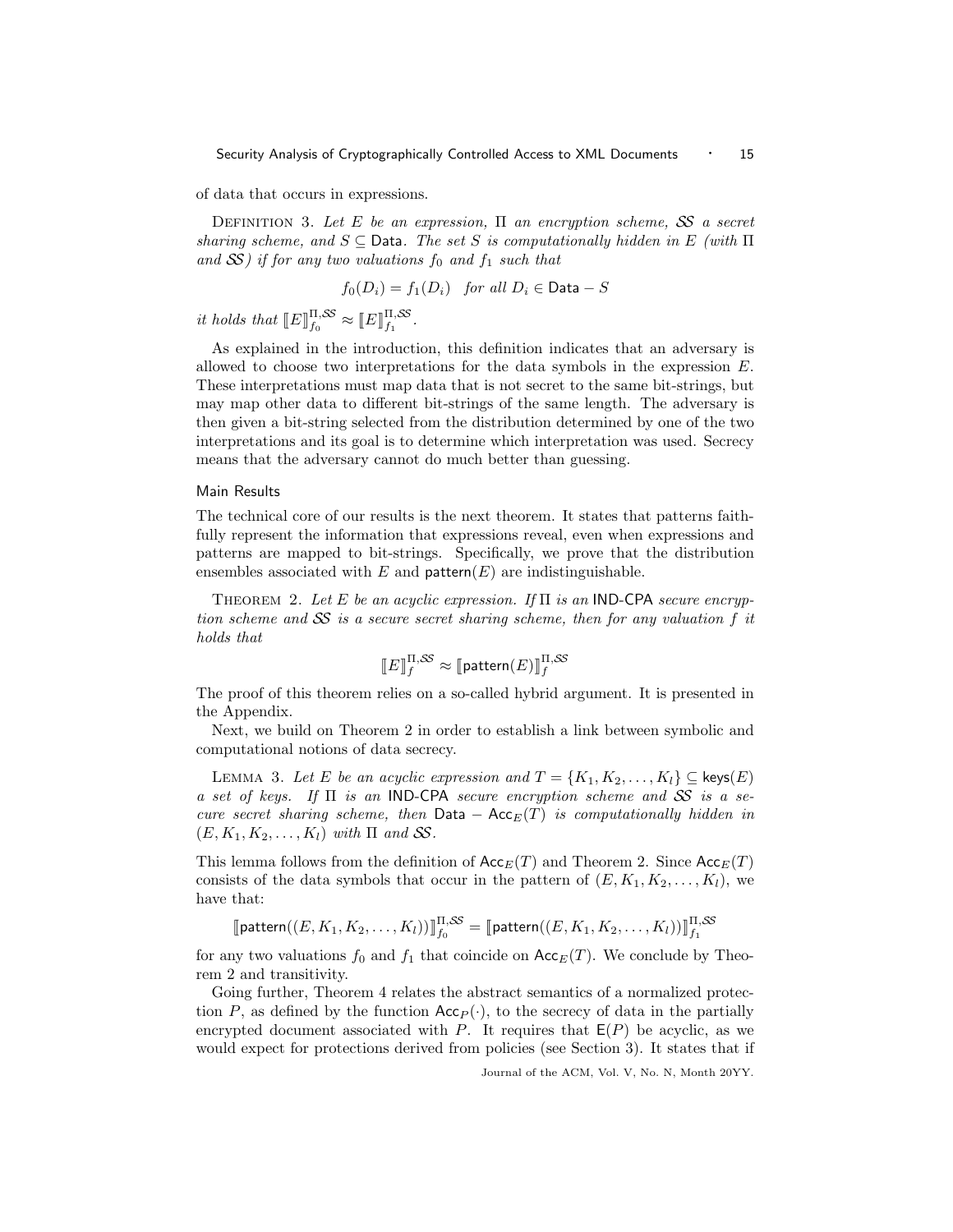some data is secret according to the abstract semantics of protections, then that data is in fact computationally hidden. Therefore, we regard Theorem 4 as the main theorem of this paper.

Theorem 4. *Let* P *be a normalized protection such that* E(P) *is an acyclic expression.* Let  $T = \{K_1, K_2, \ldots, K_l\} \subseteq \text{keys}(E(P))$  *be an arbitrary set of keys. If* Π *is an* IND-CPA *secure encryption scheme and* SS *is a secure secret sharing scheme, then* Data –  $Acc_P(T)$  *is computationally hidden in*  $(E(P), K_1, K_2, \ldots, K_l)$ *with* Π *and* SS*.*

This theorem is an immediate corollary of Theorem 1 and Lemma 3.

## Consequences (Discussion)

It is important to understand what our results imply, and also what they do not imply. Next we discuss some of their consequences. We focus this discussion on the expression of Figure 2,

$$
\{D_1,(OR,(AND,(\lbrace K_5^1\rbrace_{K_1},\lbrace K_6^2\rbrace_{K_5}),\lbrace K_6\rbrace_{K_4},\lbrace D_2,(\lbrace D_3\rbrace_{K_3},\lbrace D_4\rbrace_{K_4})\rbrace_{K_6}),(D_5,(\lbrace D_6\rbrace_{K_2})))\}_{K_1}
$$

which here we call E.

Theorem 4 implies that if  $T = \{K_1, K_3\}$  and if  $f_0$  and  $f_1$  are two valuations that coincide on  $D_1$ ,  $D_2$ ,  $D_3$ , and  $D_5$ , then  $[[E]]_{f_0}^{II,ss} \approx [[E]]_{f_1}^{II,ss}$ . The two valuations may differ on  $D_4$  and  $D_6$ . The theorem implies that no probabilistic polynomialtime adversary can get significant partial information on the values of  $D_4$  and  $D_6$ (beyond any information that it has a priori). In other words, the set  $\{D_4, D_6\}$  is computationally hidden in  $E$ , as one might have expected.

The valuations  $f_0$  and  $f_1$  are allowed to result in some (partial or total) coincidences in values. For instance, we may have  $f_0(D_4) = f_0(D_6)$  but  $f_1(D_4) \neq f_1(D_6)$ . The adversary cannot distinguish  $[[E]]_{f_0}^{\Pi,\mathcal{SS}}$  and  $[[E]]_{f_1}^{\Pi,\mathcal{SS}}$  despite these coincidences. Thus, value repetitions are concealed. In terms of the protection of Figure 1, the adversary cannot even tell whether the value of  $\langle$ pat id $\rangle$  of node 4 and the value of  $\langle \text{admin} \rangle$  of node 6 are the same.

Since the valuations  $f_0$  and  $f_1$  are universally quantified, they may be chosen by the adversary. So, while the adversary obtains information about a document only by observing it, we allow for the possibility that the adversary may influence the contents of the document. This possibility seems realistic in many potential applications. For instance, in our particular example, the adversary may be the patient whose record is in node 4, and may therefore have some influence and prior knowledge on the contents of node 4.

On the other hand, the guarantees that the theorem offers are perhaps not as strong as some might expect, in particular with respect to document structure. For instance, the theorem does not exclude that an adversary might be able to distinguish a bit-string representation of  $E$  from a bit-string representation of the expression that we obtain from  $E$  by replacing  $D_6$  with a non-atomic expression. Theorem 4 notwithstanding, an adversary may learn a great deal about the length and even the structure of encrypted material.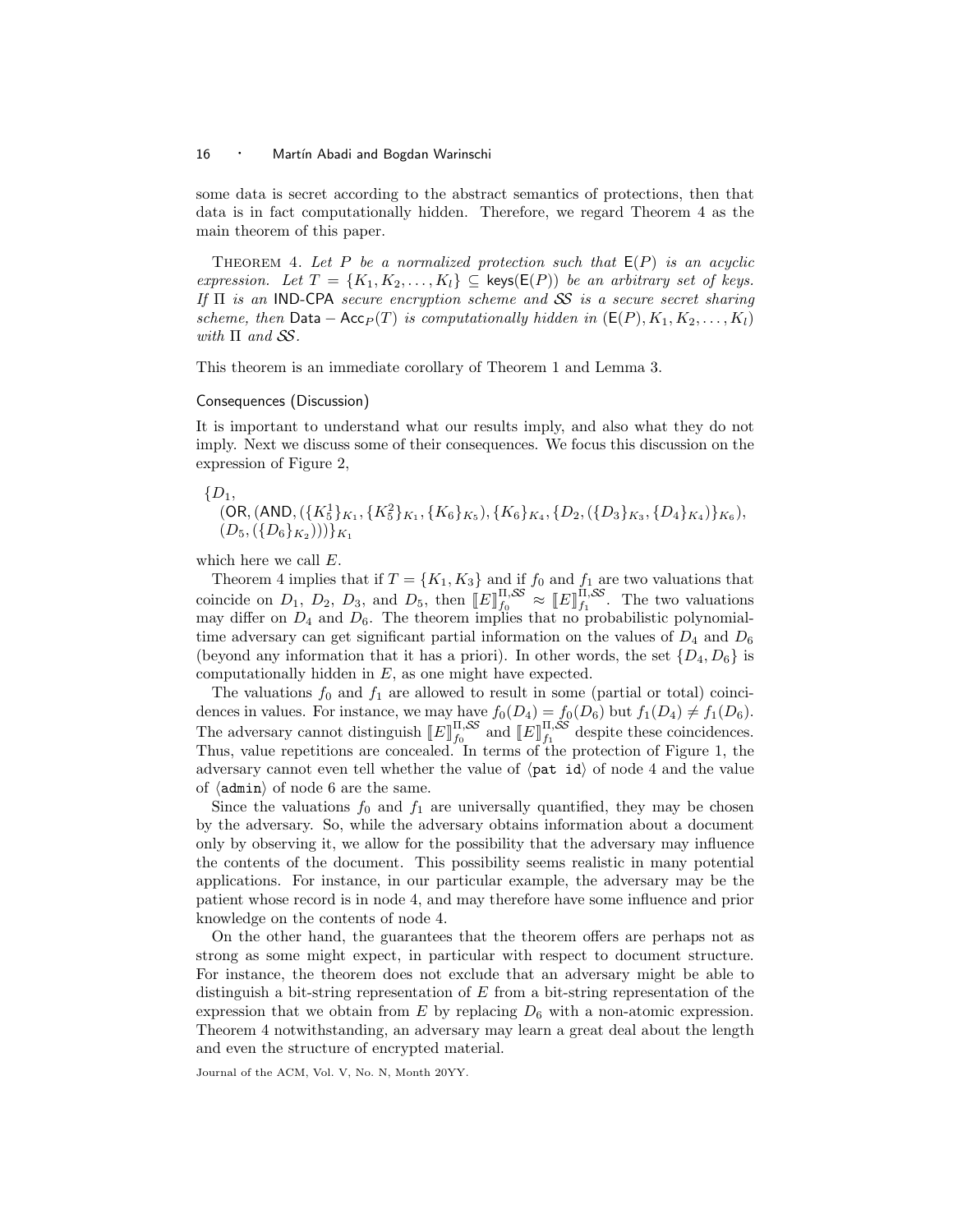Unfortunately, this limitation of the theorem is not a shortcoming of our analysis, but rather the result of an intrinsic shortcoming in the technique that we are analyzing. Under the standard definition of security that we adopt for encryption, one cannot expect to do much better [Micciancio 2004]. As explained above, encryption need not hide the length of plaintexts. (Indeed, the XML encryption method used by Miklau and Suciu does not.) Moreover, if  $E_0$  and  $E_1$  are expressions with different structures, the concrete bit-string implementations  $[[E_0]]_f^{\Pi,\mathcal{SS},\eta}$  and  $[[E_1]]_f^{\Pi,\mathcal{SS},\eta}$ may well have different lengths, so it is possible that their encryptions could be distinguished. The next section discusses stronger—but less standard—assumptions on encryption, and also other variants to our definitions.

## 5. EXTENSIONS

Alternative definitions are certainly possible, and perhaps attractive. In this section we consider some alternative definitions and corresponding extensions of our main results. We study additional security properties, addressing more stringent secrecy requirements and some more powerful attacks.

## Stronger Secrecy Requirements for Encryption

In particular, we may wish to require that a ciphertext encrypted under an unknown key reveal nothing about the underlying plaintext—not even its structure or its length [Abadi and Rogaway 2002].

Formally, we may replace the functions p and pattern of Section 3. For instance, we may define replacements  $p'$  and pattern' as follows:

$$
\begin{aligned}\n& -\mathsf{p}'(B,T) = B \text{ for all } B \in \text{BData}, \\
& -\mathsf{p}'((E_1, E_2, \dots, E_m), T) = (\mathsf{p}'(E_1, T), \mathsf{p}(E_2, T), \dots, \mathsf{p}'(E_m, T)), \\
& -\mathsf{p}'(\{E\}_{K_i}, T) = \{\Box\}_{K_i} \text{ if } K_i \notin T, \\
& -\mathsf{p}'(\{E\}_{K_i}, T) = \{\mathsf{p}'(E, T)\}_{K_i} \text{ if } K_i \in T,\n\end{aligned}
$$

where  $\Box$  is a special symbol that represents undecryptable material, and

 $\mathsf{pattern}'(E) = \mathsf{p}'(E,\mathsf{recoverable}(E))$ 

The equation  $\mathsf{p}'(\{E\}_{K_i},T) = {\square}_{K_i}$  (for  $K_i \notin T$ ) reflects the idea that encryption does not reveal anything about the encrypted plaintext. For instance, we have that pattern' $(\{D_1\}_{K_1})$  = pattern' $(\{(\{D_2\}_{K_2}, \{D_3\}_{K_3})\}_{K_1})$ . An analogue of Theorem 1 holds with this definition. On the other hand, the other theorems of the paper are more problematic in this respect. In particular, an analogue of Theorem 2 does not hold. A stronger security requirement on encryption yields that analogue, and a corresponding strengthening of Theorem 4. That requirement is obtained from the definition of IND-CPA security by removing the restriction that the bit-strings  $m_0$ and  $m_1$  have equal length in queries  $(m_0, m_1)$  to the left-right oracle.

Going further, in another formal variation we may replace p and pattern with the functions  $p''$  and  $pattern''$  defined as follows:

$$
-p''(B,T) = B \text{ for all } B \in \text{BData},
$$
  
\n
$$
-p''((E_1, E_2, \dots, E_m), T) = (p''(E_1, T), p(E_2, T), \dots, p''(E_m, T)),
$$
  
\n
$$
-p''(\{E\}_{K_i}, T) = \Box \text{ if } K_i \notin T,
$$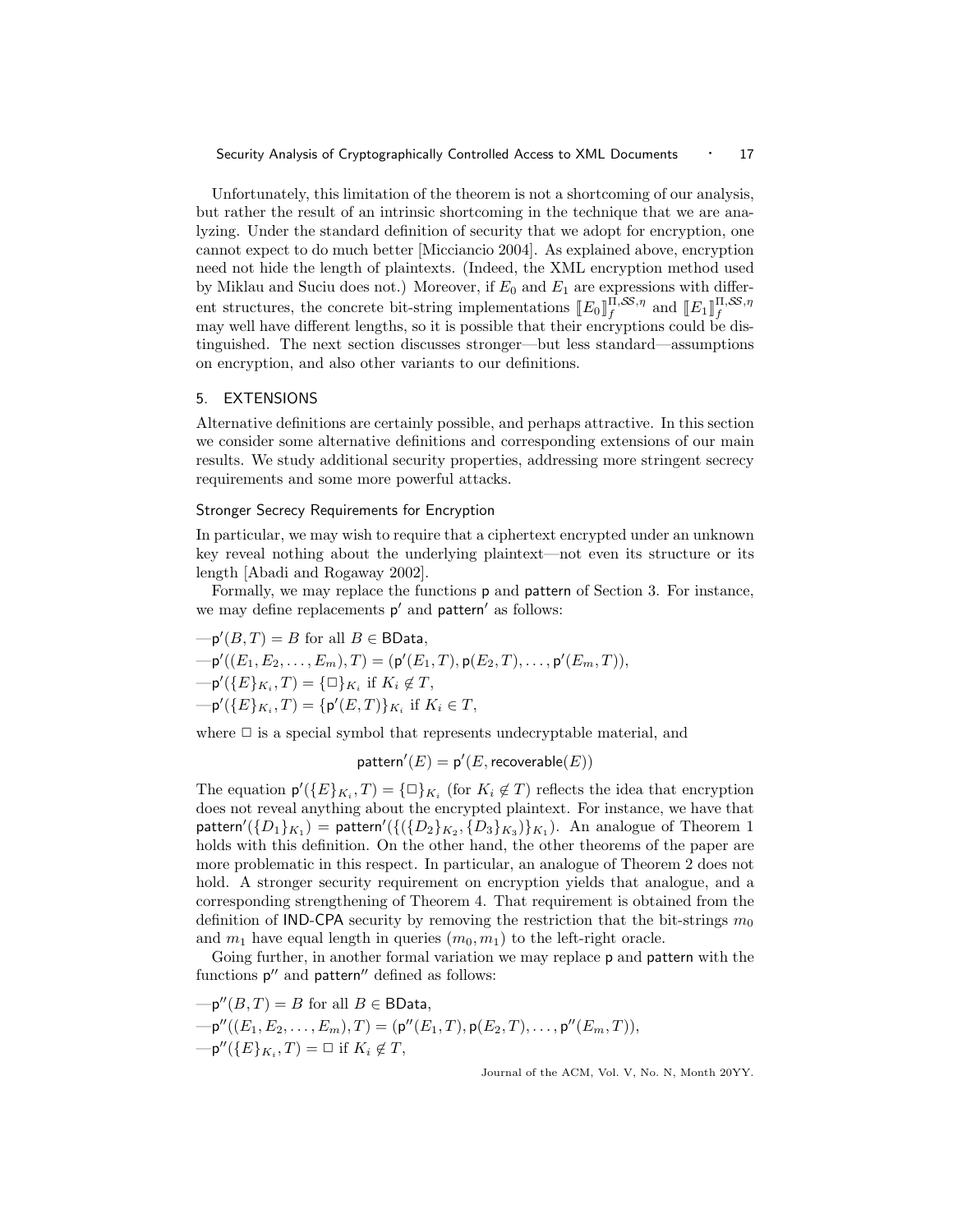$-\mathsf{p}''(\{E\}_{K_i},T) = {\mathsf{p}''(E,T)}_{K_i}$  if  $K_i \in T$ ,

thus hiding the occurrence of the key  $K_i$  when  $\Box$  is produced, and

$$
\mathsf{pattern}''(E) = \mathsf{p}''(E, \mathsf{recoverable}(E))
$$

The equation  $p''(\lbrace E \rbrace_{K_i}, T) = \Box$  (for  $K_i \notin T$ ) implies that an adversary that does not know the encryption key  $K_i$  a priori cannot identify the use of  $K_i$ . For instance, we have that  $\mathsf{pattern}''(\left(\{D_1\}_{K_1}, \{D_2\}_{K_1}\right) = \mathsf{pattern}''(\left(\{D_1\}_{K_1}, \{D_2\}_{K_2}\right);$ this equation indicates that an adversary cannot tell whether the two pieces of data  $D_1$  and  $D_2$  are protected by the same key. Such guarantees might matter in settings where the security policy itself is sensitive information. They do not hold with IND-CPA security, so they do not follow from Theorem 4. Again we need a strengthening of IND-CPA security, such as type-0 security [Abadi and Rogaway 2002].

For brevity, we omit precise statements and proofs of the analogues of Theorems 2 and  $4$  for pattern' and pattern".

## Attacks with Multiple Queries

Definition 3 is concerned with an adversary that attempts to recover secret information from a single document. In this section, we consider more general settings in which the adversary attempts to extract information from several related documents.

As a motivating scenario, let us consider an electronic journal that offers several types of possible subscriptions. Each type enables access to a selection of journal sections. The access policy can be enforced by means of a protection: articles (and groups of articles) are encrypted and each subscriber receives an appropriate set of decryption keys. Some aspects of this scenario do not seem to be adequately captured by Definition 3. In this scenario, an adversary may have access to several related documents (several issues of the journal), and may influence the contents of one document on the basis of the contents of past ones (for instance, by publishing articles in the journal). User dynamics (new subscriptions and cancelled subscriptions) can cause further complications.

Next we give stronger security definitions, with such scenarios in mind. Then we prove strengthenings of results of Section 4. These strengthenings do not require additional cryptographic hypotheses, and yield security guarantees with respect to more general, more active adversaries.

For our definitions, we introduce an oracle that enables an adversary to request encrypted versions of documents of its choosing. Formally, we let  $\mathcal{EKG}(\eta)$  generate vectors of keys and key shares for security parameter  $\eta$ , and we write  $[[E]]_{\phi,\tau,f_b}^{\Pi,\mathcal{SS},\eta}$ for the result of the procedure defined in Figure 3 for fixed  $\tau$  and  $\phi$ ; then for expression E, encryption scheme  $\Pi$ , secret sharing scheme  $\mathcal{SS}$ , and set  $S \subseteq$  Data, and for any  $(\tau, \phi) \stackrel{\kappa}{\leftarrow} \mathcal{EKG}(\eta)$ , we introduce an oracle  $O(\llbracket E \rrbracket^{\Pi,\mathcal{SS}}_{\tau,\phi}, S, \eta, b)$  that expects to receive a pair of valuations  $(f_0, f_1)$  that coincide on S and returns a sample from  $\llbracket E \rrbracket_{\phi,\tau,f_b}^{\Pi,SS,\eta}$ . Thus, the oracle O uses a fixed pair  $(\tau,\phi)$ ; our results have analogues for the case in which O generates a fresh pair  $(\tau,\phi)$  at each query. The oracle O also uses a fixed expression  $E$ ; we have yet to study the case in which  $E$  may vary under control of the adversary.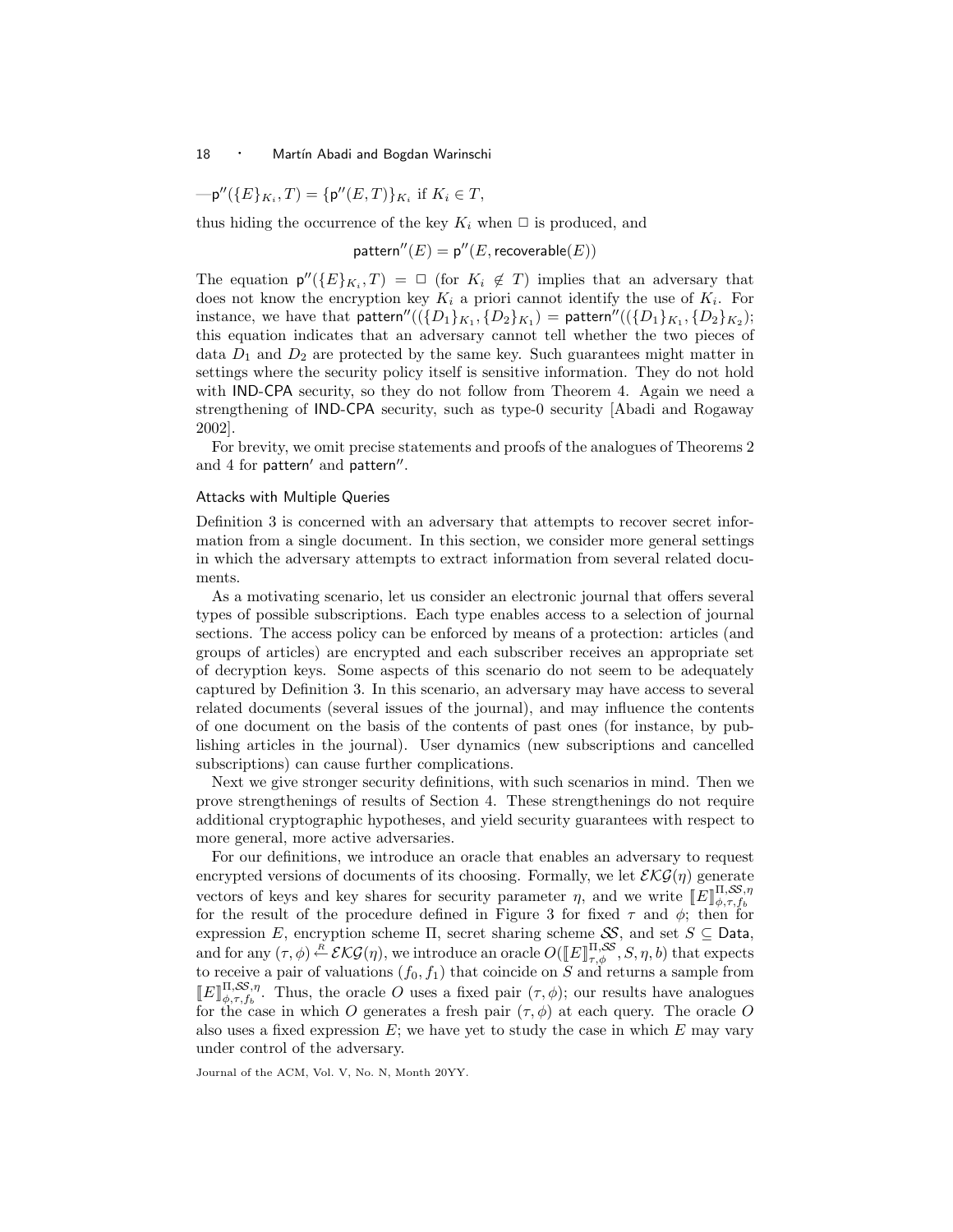Definition 4 is a variant of Definition 3 in which an adversary has access to such an oracle O:

Definition 4. *Let* E *be an expression,* Π *an encryption scheme,* SS *a secret sharing scheme, and*  $S \subseteq$  Data*. The set* S *is computationally hidden in* E *(with*) Π *and* SS*) against multi-query adversaries if for any probabilistic polynomial-time adversary* A *the function*

$$
\mathbf{Adv}_{\Pi,\mathcal{SS},E,S}^{\text{dist-m}}(A,\eta) = \Pr\left[ (\phi,\tau) \stackrel{R}{\leftarrow} \mathcal{EKG}(\eta) : A^{O([\![E]\!]_{\tau,\phi}^{\Pi,S\mathcal{SS}},S,\eta,1)}(\eta) = 1 \right] - \Pr\left[ (\phi,\tau) \stackrel{R}{\leftarrow} \mathcal{EKG}(\eta) : A^{O([\![E]\!]_{\tau,\phi}^{\Pi,S\mathcal{SS}},S,\eta,0)}(\eta) = 1 \right]
$$

*is negligible.*

The next theorem is an analogue of Theorem 2. Here, an adversary attempts to distinguish between  $[[E]]_{\tau,\phi,f}^{\Pi,\text{SS}}$  and  $[[\text{pattern}(E)]_{\tau,\phi,f}^{\Pi,\text{SS}}$  by adaptively choosing several valuations f, for a randomly chosen pair  $(\tau, \phi) \stackrel{R}{\leftarrow} \mathcal{EKG}(\eta)$ . The formulation of the theorem relies on an oracle  $O(E, \Pi, \mathcal{S}, \tau, \phi, \eta)$  that expects to receive valuations as inputs, and that, on input f, returns a sample from distribution  $[[E]]_{\tau,\phi,f}^{\Pi,\mathcal{SS},\eta}$ . We call an adversary with access to such an oracle a pattern adversary.

Theorem 5. *Let* E *be an acyclic expression. If* Π *is and* IND-CPA *secure encryption scheme and* SS *is a secure secret sharing scheme, then for any probabilistic, polynomial-time pattern adversary* A *the function*

$$
\mathbf{Adv}_{\Pi, \mathcal{SS}, E}^{\text{dist-path}}(A, \eta) = \Pr \left[ (\tau, \phi) \stackrel{R}{\leftarrow} \mathcal{EKG}(\eta) : A^{O(E, \Pi, \mathcal{SS}, \tau, \phi, \eta)}(\eta) = 1 \right] - \Pr \left[ (\tau, \phi) \stackrel{R}{\leftarrow} \mathcal{EKG}(\eta) : A^{O(\text{pattern}(E), \Pi, \mathcal{SS}, \tau, \phi, \eta)}(\eta) = 1 \right]
$$

*is negligible.*

The proof of this theorem resembles that of Theorem 2, and it is presented in the Appendix.

Using this theorem, we obtain the following result, which relates symbolic secrecy and secrecy with respect to multi-query adversaries.

LEMMA 6. Let E be an acyclic expression and  $T = \{K_1, K_2, \ldots, K_l\} \subseteq \text{keys}(E)$ *a set of keys. If* Π *is an* IND-CPA *encryption scheme and* SS *is a secure secret sharing scheme, then* Data –  $Acc_E(T)$  *is computationally hidden in*  $(E, K_1, K_2, \ldots, K_l)$ *with* Π *and* SS *against multi-query adversaries.*

In order to prove this theorem, we consider a multi-query adversary  $A$ , we let  $S$  be the set Data – Acc<sub>E</sub>(T) and let E' be the expression  $(E, K_1, K_2, \ldots, K_l)$ , and we aim to show that  $\mathbf{Adv}_{\Pi,\mathcal{SS},E',S}^{dist-m}(A,\eta)$  is negligible. First we construct two pattern adversaries  $A_0$  and  $A_1$ . For  $b = 0, 1$ , adversary  $A_b$  executes A internally, and when A produces a pair of valuations  $(f_0, f_1)$  as a query to its oracle,  $A_b$  passes  $f_b$  to its oracle and forwards the answer to A. The output of  $A_b$  is the final output of A. It follows from the construction that for  $b = 0, 1$ :

$$
\Pr\left[(\tau,\phi) \stackrel{R}{\leftarrow} \mathcal{EKG}(\eta) : A_b^{O(E',\Pi,\mathcal{SS},\tau,\phi,\eta)}(\eta) = 1\right] =
$$

$$
\Pr\left[(\tau,\phi) \stackrel{R}{\leftarrow} \mathcal{EKG}(\eta) : A^{O(\llbracket E'\rrbracket_{\tau,\phi}^{\Pi,S\mathcal{SS},\eta,b})}(\eta) = 1\right]
$$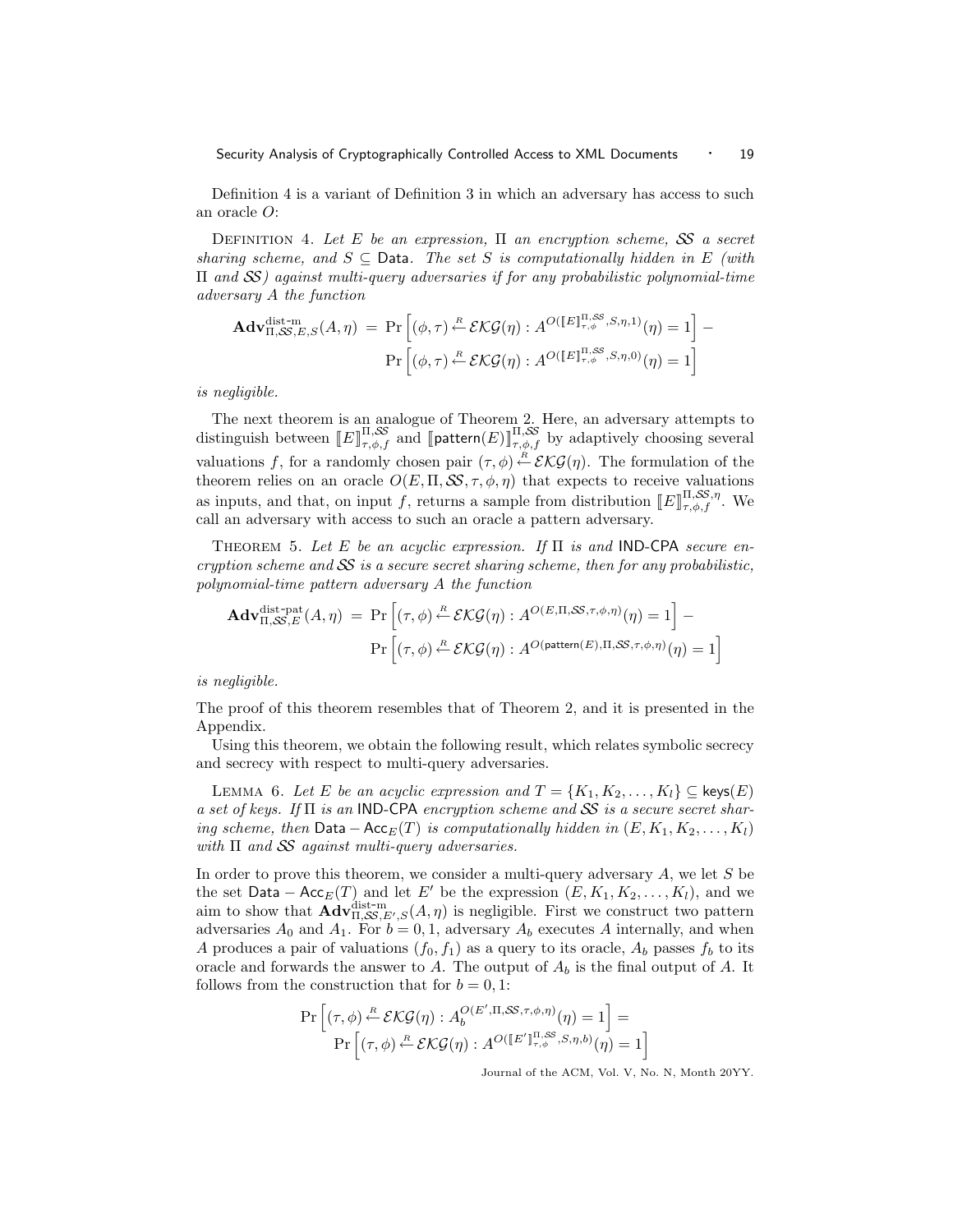(Here, the probabilities are over the choice  $(\tau, \phi) \stackrel{R}{\leftarrow} \mathcal{E} \mathcal{KG}(\eta)$ , the coins of adversaries, and those of oracles; for brevity, we omit  $(\tau, \phi) \stackrel{R}{\leftarrow} \mathcal{E} \mathcal{K} \mathcal{G}(\eta)$  from formulas below.) We obtain:

$$
\begin{split} &\mathbf{Adv}_{\Pi,\mathcal{SS},E',S}^{\text{dist-m}}(A,\eta) \\ &=\Pr\left[A^{O([E']_{\tau,\phi}^{\Pi,SS},S,\eta,1)}(\eta)=1\right]-\Pr\left[A^{O([E']_{\tau,\phi}^{\Pi,SS},S,\eta,0)}(\eta)=1\right]\\ &=\Pr\left[A^{O(E',\Pi,SS,\tau,\phi,\eta)}_{1}(\eta)=1\right]-\Pr\left[A^{O(E',\Pi,SS,\tau,\phi,\eta)}_{0}(\eta)=1\right]\\ &=\left(\Pr[A^{O(E',\Pi,SS,\tau,\phi,\eta)}_{1}(\eta)=1]-\Pr\left[A^{O(\text{pattern}(E'),\Pi,SS,\tau,\phi,\eta)}_{1}(\eta)=1\right]\right)+\\ &\left(\Pr\left[A^{O(\text{pattern}(E'),\Pi,SS,\tau,\phi,\eta)}_{1}(\eta)=1\right]-\Pr\left[A^{O(\text{pattern}(E'),\Pi,SS,\tau,\phi,\eta)}_{0}(\eta)=1\right]\right)+\\ &\left(\Pr\left[A^{O(\text{pattern}(E'),\Pi,SS,\tau,\phi,\eta)}_{0}(\eta)=1\right]-\Pr\left[A^{O(E',\Pi,SS,\eta,\tau,\phi,1)}_{0}(\eta)=1\right]\right)\\ &=\mathbf{Adv}_{\Pi,SS,E'}^{\text{dist-pat}}(A_1,\eta)+\\ &\left(\Pr\left[A^{O(\text{pattern}(E'),\Pi,SS,\tau,\phi,\eta)}_{1}(\eta)=1\right]-\Pr\left[A^{O(\text{pattern}(E'),\Pi,SS,\tau,\phi,\eta)}_{0}(\eta)=1\right]\right)+\\ &-\mathbf{Adv}_{\Pi,SS,E'}^{\text{dist-pat}}(A_0,\eta) \end{split}
$$

By Theorem 5, the first and the last summands are negligible. The middle summand is 0 because A's queries  $(f_0, f_1)$  consist of valuations that coincide on the set  $\text{Acc}_{E'}(T)$ , and (by the definition of  $\text{Acc}_{E'}(T)$ ) these are the only symbols that  ${\rm occur}$  in  ${\sf pattern}(E'$ ). We conclude that  $\mathbf{Adv}_{\Pi,\mathcal{S}\mathcal{S},E',S}^{dist-m}(A,\eta)$  is negligible.

Finally, Theorem 1 and Lemma 6 immediately yield the following analogue of Theorem 4:

Theorem 7. *Let* P *be a normalized protection such that* E(P) *is an acyclic expression.* Let  $T = \{K_1, K_2, \ldots, K_l\} \subseteq \text{keys}(E(P))$  *be an arbitrary set of keys. If* Π *is an* IND-CPA *secure encryption scheme and* SS *is a secure secret sharing scheme, then* Data –  $Acc_P(T)$  *is computationally hidden in*  $(E(P), K_1, K_2, \ldots, K_l)$ *with* Π *and* SS *against multi-query adversaries.*

## Attacks with Selective Decryption

We close this section with a brief discussion of security under selective decryption attacks (SD-security for short) [Canetti et al. 1996]. Consider an attacker that receives a set of ciphertexts and then chooses a subset to be decrypted; the choice may depend on the ciphertexts received. The problem addressed by research on SDsecurity is to show that the remaining, undecrypted plaintexts are still protected.

Generally, formal methods do not give special consideration to selective decryption attacks; basically, selective decryption is not regarded as any more harmful than any other decryption, and it need not endanger undecrypted plaintexts. On the other hand, from a computational perspective, research on selective decommitment [Dwork et al. 2003] (a closely related subject) would suggest that proving the existence of SD-secure encryption schemes would require the development of new cryptographic techniques.

This particular discrepancy between formal and computational views need not be an immediate concern in the present setting, since it need not present the se-Journal of the ACM, Vol. V, No. N, Month 20YY.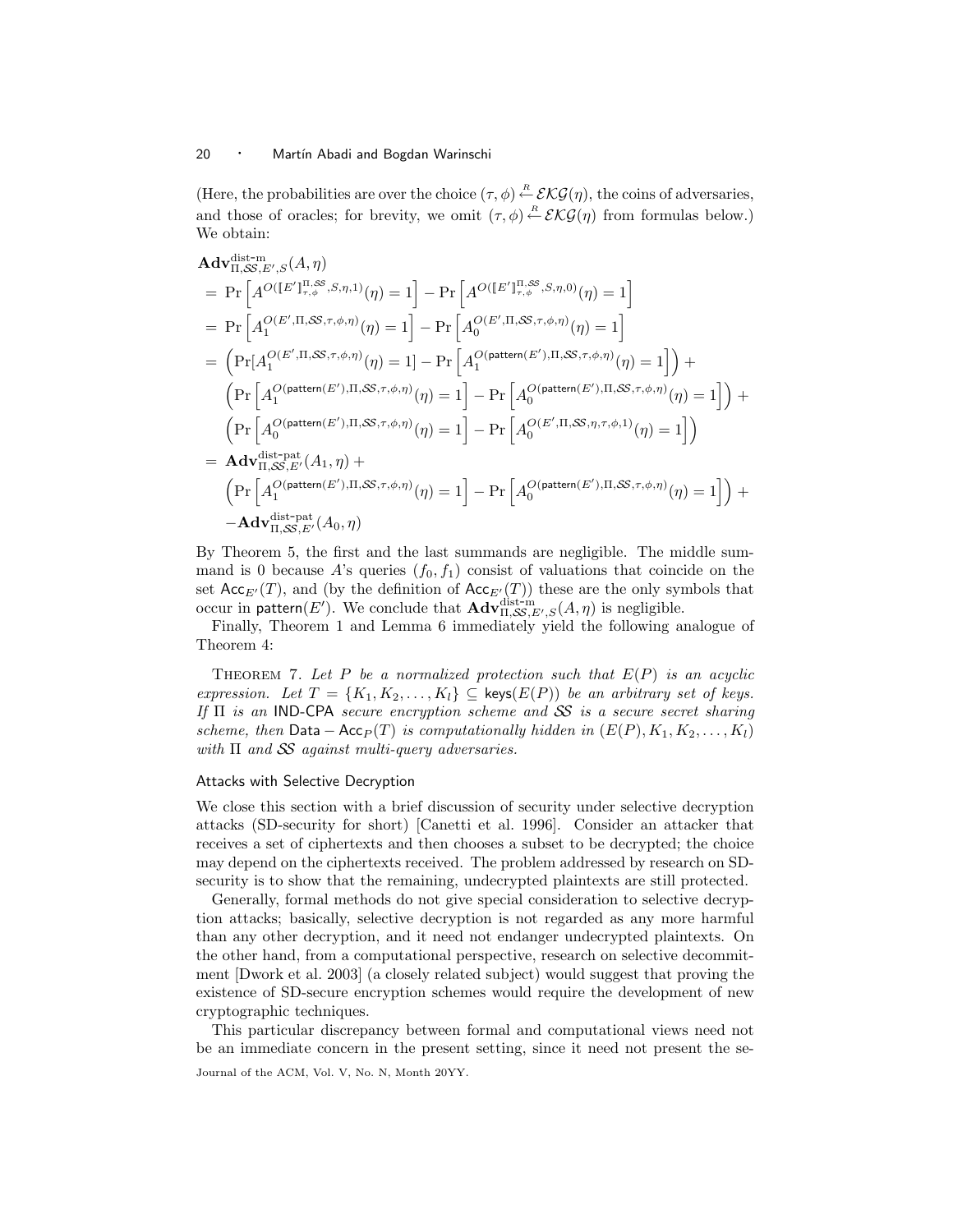lective decryption problem in full generality. Specifically, in Section 4, the set of encryptions available to an adversary in a single document depends only on the document, and is independent of the security parameter. Under analogous conditions, it is possible to show that standard security implies SD-security for commitment schemes [Dwork et al. 2003], and the proof may well extend to encryption schemes. For more general adversaries (such as multi-query adversaries), other solutions should be sought. One possibility may be to explore non-committing encryption [Canetti et al. 1996], as in the setting of multi-party computation. Unfortunately, at present, non-committing encryption can be quite inefficient.

## 6. CONCLUSION

The main contribution of this paper is a precise justification of the encryptionbased techniques for enforcing access policies for XML documents, as developed by Miklau and Suciu. More specifically, we provide a proof that XML data that is secret according to an abstract, symbolic semantics is indeed secret with respect to a strong, computational notion of security.

In defining the subject of our analysis, we have attempted to be faithful to the work of Miklau and Suciu. In further research, one might like to depart from their framework. In particular, like them, we have focused on protection against off-line attacks. In such attacks, the adversary obtains information about a document only by observing it. However, we have allowed for some interaction with the adversary, enabling the adversary to influence the contents of documents; in further research, it may be interesting to consider more general active attacks. It may also be interesting to consider richer access control policies, including integrity requirements, as well as richer data models with key constraints, functional dependencies, and other refinements. The value of rigorous analysis may be even larger with these enrichments, but our basic approach should remain applicable and helpful in bridging the gap between high-level designs and precise guarantees.

## ACKNOWLEDGMENTS

We are grateful to Véronique Cortier, Phokion Kolaitis, Daniele Micciancio, Gerome Miklau, Dan Suciu, and Victor Vianu for helpful discussions on this work and its presentation.

## **REFERENCES**

- Abadi, M. and Rogaway, P. 2002. Reconciling two views of cryptography (The computational soundness of formal encryption). *Journal of Cryptology 15,* 2, 103–127.
- Adam, N. R. and Worthmann, J. C. 1989. Security-control methods for statistical databases: a comparative study. *ACM Comput. Surv. 21,* 4, 515–556.
- BACKES, M., PFITZMANN, B., AND WAIDNER, M. 2003. A composable cryptographic library with nested operations. In *10th ACM Conference on Computer and Communications Security*. 220–330. Long version: IACR ePrint Archive, Report 2003/015.
- Bellare, M. and Rogaway, P. 2005. Introduction to modern cryptography. Available at: http://www.cs.ucsd.edu/∼mihir/cse207/classnotes.html.
- Bertino, E., Carminati, B., and Ferrari, E. 2002. A temporal key management scheme for secure broadcasting of XML documents. In *8th ACM Conference on Computer and Communications Security*. 31–40.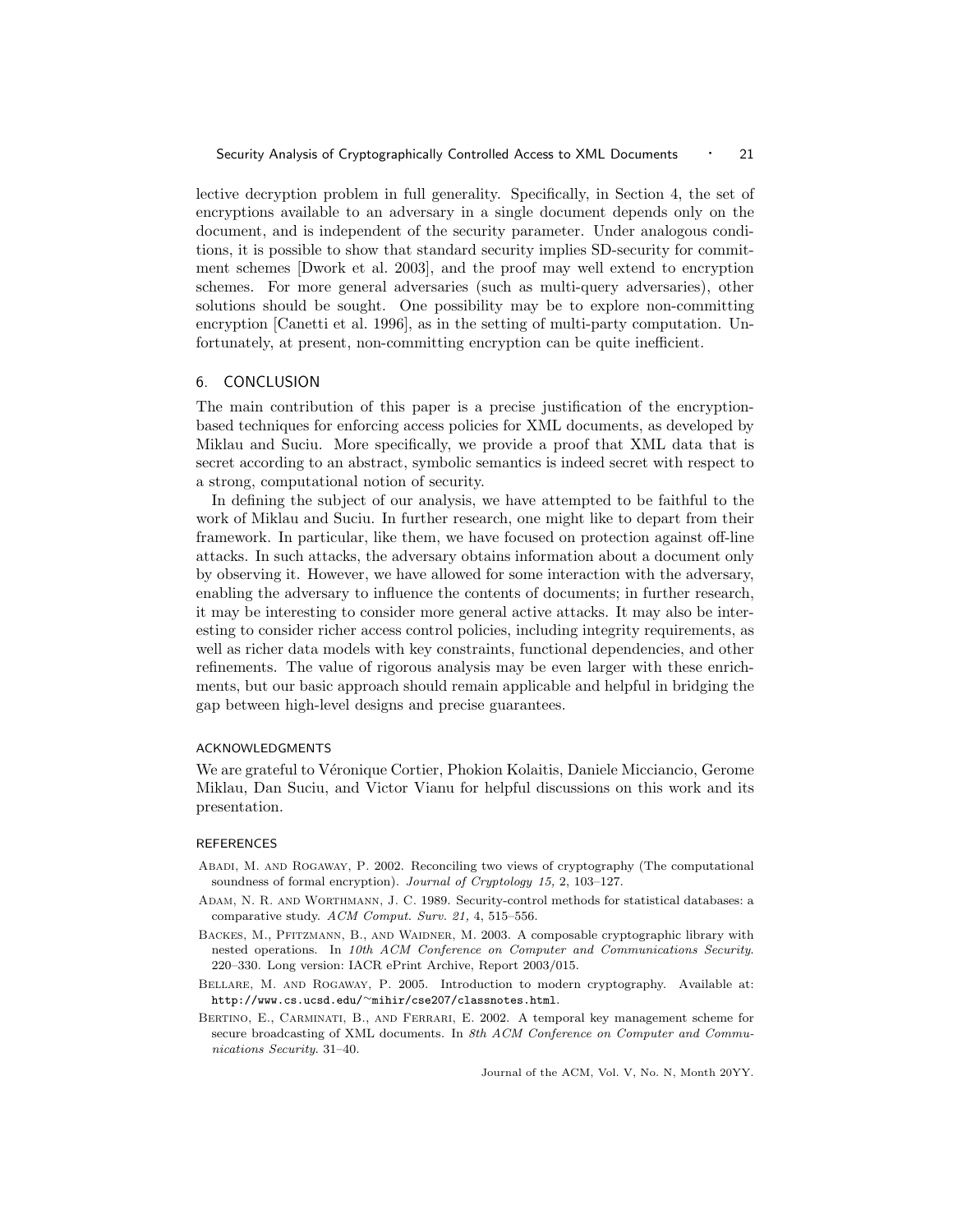- Bertino, E., Castano, S., and Ferrari, E. 2001. Author-X: A comprehensive system for securing XML documents. *IEEE Internet Computing 5,* 3, 21–31.
- CANETTI, R., DWORK, C., GOLDREICH, O., AND NAOR, M. 1996. Adaptively secure multiparty computation. In *28th ACM Symposium on Theory of Computing*. 639–648.
- Castano, S., Fugini, M. G., Martella, G., and Samarati, P. 1995. *Database Security*. Addison-Wesley – ACM Press.
- Crampton, J. 2004. Applying hierarchical and role-based access control to XML documents. In *ACM Workshop on Secure Web Services*. 41–50.
- Damiani, E., de Capitani di Vimercati, S., Paraboschi, S., and Samarati, P. 2002. A finegrained access control system for XML documents. *ACM Transactions on Information and System Security 5,* 2, 169–202.
- Dolev, D., Dwork, C., and Naor, M. 2000. Non-malleable cryptography. *SIAM Journal of Computing 30,* 2, 391–437.
- Dwork, C., Naor, M., Reingold, O., and Stockmeyer, L. J. 2003. Magic functions. *Journal of the ACM 50,* 6, 852–921.
- Eastlake, D. and Reagle, J. 2002. XML encryption syntax and processing. http://www.w3. org/TR/xmlenc-core.
- Gifford, D. K. 1982. Cryptographic sealing for information secrecy and authentication. *Commununications of the ACM 25,* 4, 274–286.
- Goldwasser, S. and Micali, S. 1984. Probabilistic encryption. *Journal of Computer and System Sciences 28*, 270–299.
- Herzog, J. 2004. Computational soundness for standard assumptions of formal cryptography. Ph.D. thesis, Massachusetts Institute of Technology.
- KUDO, M. AND HADA, S. 2000. XML document security based on provisional authorization. In *7th ACM Conference on Computer and Communications Security*. 87–96.
- LAUD, P. 2004. Symmetric encryption in automatic analyses for confidentiality against active adversaries. In *2004 IEEE Symposium on Security and Privacy*. 71–85.
- Micciancio, D. 2004. Towards computationally sound symbolic security analysis. Talk at DIMACS; slides available at: http://dimacs.rutgers.edu/Workshops/Protocols/slides/ micciancio.pdf.
- Micciancio, D. and Panjwani, S. 2005. Adaptive security of symbolic encryption. In *Theory of Cryptography Conference (TCC 2005)*. Springer-Verlag, 169–187.
- Micciancio, D. and Panjwani, S. 2006. Corrupting one vs. corrupting many: The case of broadcast and multicast encryption. In *Automata, Languages and Programming, 33rd International Colloquium, Proceedings, Part II*. Springer-Verlag, 70–82.
- Micciancio, D. and Warinschi, B. 2004. Soundness of formal encryption in the presence of active adversaries. In *Theory of Cryptography Conference (TCC 2004)*. Springer-Verlag, 133–151.
- Miklau, G. and Suciu, D. 2003. Controlling access to published data using cryptography. In *VLDB 2003: 29th International Conference on Very Large Data Bases*. 898–909.
- Shamir, A. 1979. How to share a secret. *Communications of the ACM 22,* 11, 612–613.
- Ullman, J. 1983. *Principles of Database Systems*. Computer Science Press, Potomac, MD.
- YANG, X. AND LI, C. 2004. Secure XML publishing without information leakage in the presence of data inference. In *VLDB 2004: 30th International Conference on Very Large Data Bases*. 96–107.

# A. APPENDIX: PROOF OF THEOREM 2

In this appendix we provide a proof of Theorem 2. Some aspects of the proof are by now standard; the reader may wish to consult the proof of the main theorem in the work of Abadi and Rogaway [Abadi and Rogaway 2002]. We start with some notation and useful lemmas.

A permutation σ : Keys ∪ KeyShares → Keys ∪ KeyShares is *consistent* if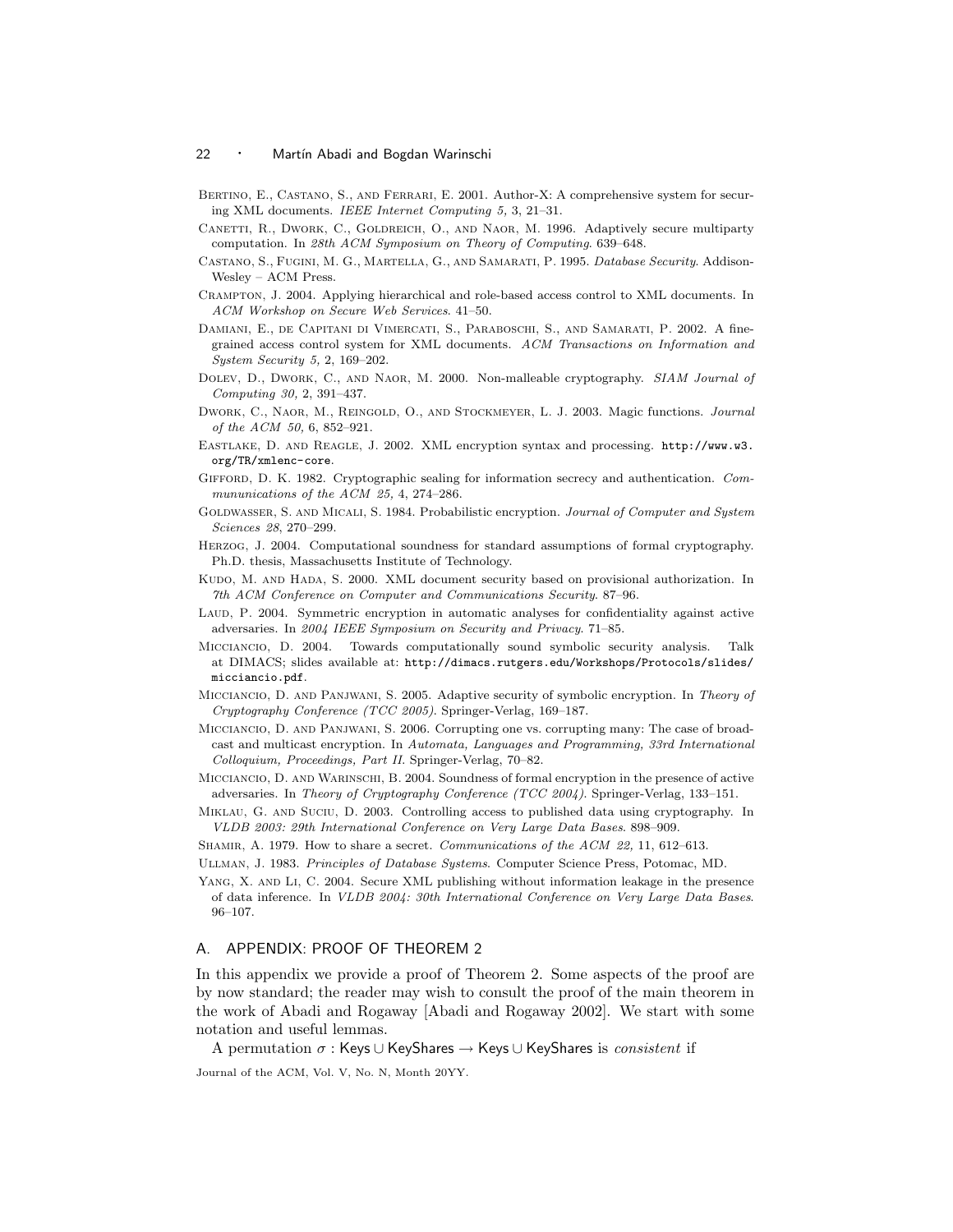Security Analysis of Cryptographically Controlled Access to XML Documents • 23

$$
-\sigma(K_i) \in \text{Keys for all } K_i \in \text{Keys, and}
$$
  
—if  $K_i = \sigma(K_j)$ , then  $K_i^l = \sigma(K_j^l)$  for all  $l \in \{1, 2, ..., n\}.$ 

For any consistent permutation  $\sigma$ , we write  $E\sigma$  for the expression obtained from E by renaming its keys and key shares according to  $\sigma$ . Consistent renamings do not change the distribution ensembles associated with expressions:

LEMMA 8. For any expression  $E$ , if  $\sigma$  is a consistent permutation, then:

$$
[\![E]\!]_f^{\Pi,\mathcal{S}\mathcal{S}}\approx[\![E\sigma]\!]_f^{\Pi,\mathcal{S}\mathcal{S}}
$$

This lemma holds because the output of the algorithm that associates a distribution with an expression does not depend on the actual atomic symbols used in the expression, but only on their meaning.

For each expression and pattern  $E$ , we write hidden( $E$ ) for the set of keys that are not recoverable from E:

$$
\mathsf{hidden}(E) = \mathsf{keys}(E) - \mathsf{recoverable}(E)
$$

The following lemma states that the keys in any acyclic expression  $E$  can be reordered so that the first  $l$  keys are the keys hidden in  $E$  and the remaining keys are the keys that can be recovered from E. Moreover, it is possible to reorder the keys so that, in the resulting expression, for any two hidden keys  $K_i$  and  $K_j$ , if  $K_i$ encrypts  $K_j$  then  $i < j$ .

LEMMA 9. If E is an acyclic expression,  $m = |\text{keys}(E)|$ , and  $l = |\text{hidden}(E)|$ , *then there exists a consistent permutation* σ *such that:*

 $-\text{keys}(E\sigma) = \{K_1, K_2, \ldots, K_l, K_{l+1}, \ldots, K_m\},\$ 

 $-\text{hidden}(E\sigma) = \{K_1, K_2, \ldots, K_l\},\$ 

 $-$ *for any*  $1 \leq i, j \leq l$ , *if*  $K_i$  *encrypts*  $K_j$  *in*  $E \sigma$  *then*  $i < j$ *.* 

By Lemmas 8 and 9, it is sufficient to prove the theorem under the following additional assumptions:

$$
-keys(E) = \{K_1, K_2, \dots, K_l, K_{l+1}, \dots, K_m\},
$$
  
—hidden(E) =  $\{K_1, K_2, \dots, K_l\},$   
—for any  $1 \le i, j \le l$ , if  $K_i$  encrypts  $K_j$  then  $i < j$ .

#### Proof of the Theorem

We prove the theorem by a hybrid argument: given an expression  $E$  as above, we exhibit a series of distribution ensembles  $\mathcal{D}^0, \mathcal{D}^1, \ldots, \mathcal{D}^l$ , such that:

- (1)  $\mathcal{D}^0 = \llbracket E \rrbracket^{\Pi,\mathcal{S}\mathcal{S}}_f$
- (2)  $\mathcal{D}^l = \llbracket \mathsf{pattern}(E) \rrbracket_f^{\Pi,\mathcal{SS}},$  and
- (3)  $\mathcal{D}^{i-1} \approx \mathcal{D}^i$ , for all  $1 \leq i \leq l$ .

Since  $l$  is a fixed constant (independent of the security parameter), the conclusion of the theorem immediately follows.

Consider the sequence of patterns  $E_0, E_1, \ldots, E_l$  inductively defined by:

 $-E_0 = E$ ,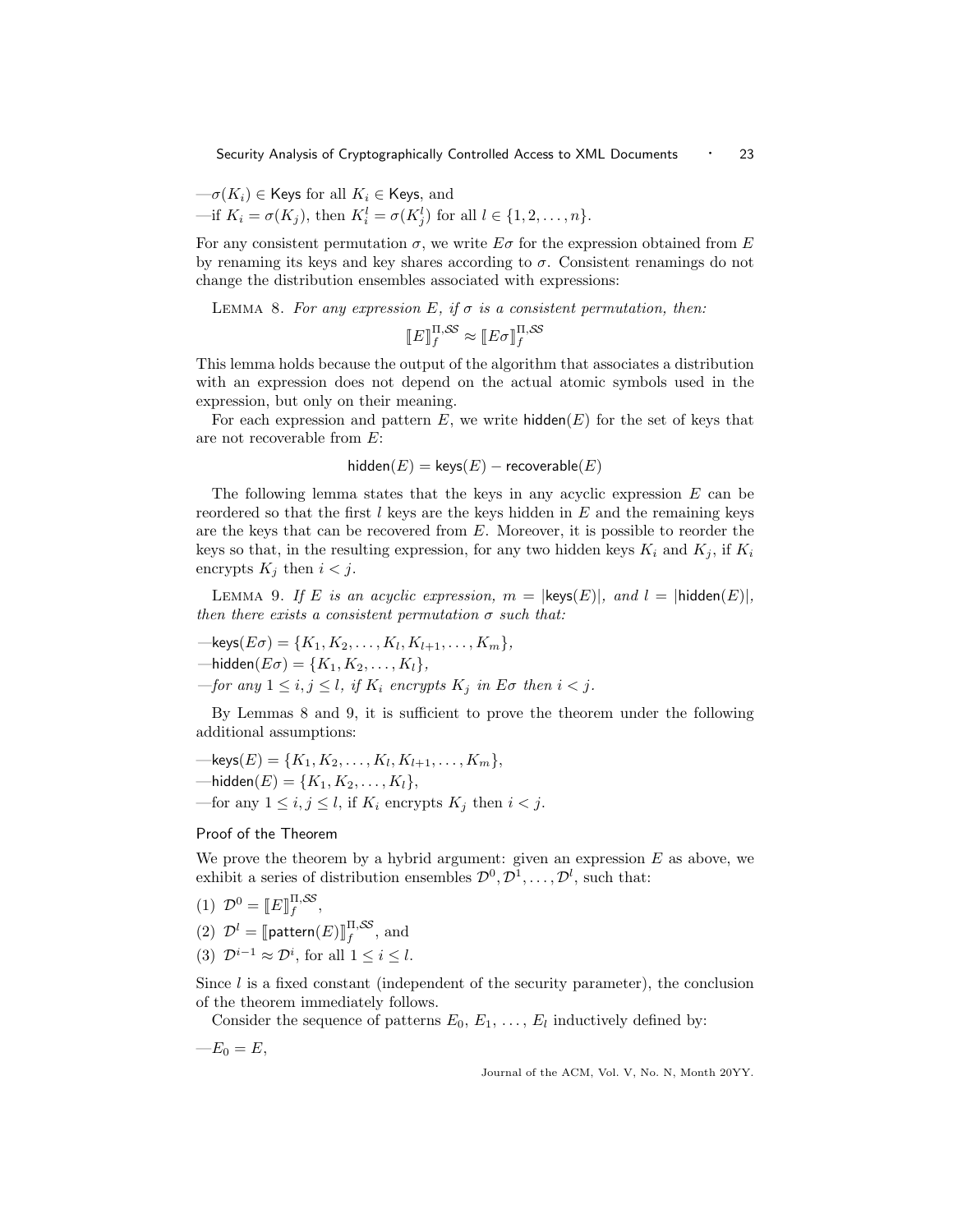$-E_i$  is obtained by replacing each subexpression of  $E_{i-1}$  of the form  $\{E'\}_{K_i}$  with  $\{{\sf struct}(E')\}_{K_i}.$ 

For each  $0 \leq i \leq l$ , we let  $\mathcal{D}^i$  be the distribution ensemble associated with pattern  $E_i$  and prove that the resulting sequence of distribution ensembles satisfies conditions 1–3. It is immediate that  $\mathcal{D}^0 = [\![E]\!]_f^{\Pi,\mathcal{SS}}$ . Also, since pattern  $E_l$  is obtained by replacing all subexpressions of E of the form  $\{E'\}_{K_i}$  for some  $K_i \in \mathsf{hidden}(E)$  with  $\{\mathsf{struct}(E')\}_{K_i}$ , we have that  $E_l = \mathsf{pattern}(E)$  and, therefore, that  $\mathcal{D}^l = \llbracket \mathsf{pattern}(E) \rrbracket_f^{\Pi,\mathcal{S}\mathcal{S}}$ . It only remains to be shown that, for each  $1 \leq i \leq l$ , the distribution ensembles  $\mathcal{D}^{i-1}$  and  $\mathcal{D}^i$  are indistinguishable (condition 3). For each  $0 \leq i \leq l-1$ , we introduce two intermediate distribution ensembles  $\mathcal{D}^{i,0}$  and  $\mathcal{D}^{i,1}$  and we prove that:

$$
\mathcal{D}^i \approx \mathcal{D}^{i,0} \approx \mathcal{D}^{i,1} \approx \mathcal{D}^{i+1}
$$

It follows that  $\mathcal{D}^i \approx \mathcal{D}^{i+1}$  for all  $0 \leq i \leq l-1$ , and we can conclude that

$$
\llbracket E \rrbracket^{\Pi,\mathcal{S}\mathcal{S}}_f = \mathcal{D}^0 \approx \mathcal{D}^l = \llbracket \mathsf{pattern}(E) \rrbracket^{\Pi,\mathcal{S}\mathcal{S}}_f
$$

Consider the patterns  $E_{i,0}$  and  $E_{i,1}$  defined as follows:

- $-E_{i,0}$  is obtained from  $E_i$  by replacing each occurrence of a key share symbol  $K_{i+1}^j$ with a fresh key share symbol  $K^j,$  different from those in KeyShares  $\cup$   $\{K^j_0 \mid j \in$ 1..n}.
- $-E_{i,1}$  is obtained from  $E_{i,0}$  by replacing each occurrence of a subexpression of the form  $\{E'\}_{K_{i+1}}$  with the corresponding expression  $\{\textsf{struct}(E')\}_{K_{i+1}}$ .

It follows from the description above that  $E_{i+1}$  can be obtained from  $E_{i,1}$  by replacing each occurrence of a key share  $K^j$  with  $K^j_{i+1}$ .

Next we associate distributions (and therefore distribution ensembles) with the patterns  $E_{i,0}$  and  $E_{i,1}$  via a slight modification of the algorithm of Section 4. Specifically, we introduce computational interpretations for the newly introduced symbols  $K^1, K^2, \ldots, K^n$ : we add one new position to the array  $\tau$  and one extra row to the matrix  $\phi$  and set:

$$
\tau[m+1] \stackrel{R}{\leftarrow} \mathcal{K}(\eta)
$$
  

$$
\phi[m+1] \stackrel{R}{\leftarrow} \mathcal{S}(\tau[m+1], \eta)
$$

We use the bit-strings contained in  $\phi[m+1]$  as interpretations of the symbols  $K^1$ ,  $K^2, \ldots, K^n$ , so we add to the algorithm in Figure 3 the line:

$$
\llbracket K^j \rrbracket^{\Pi,\mathcal{SS},\eta}_f = \phi[m+1][j]
$$

For each  $0 \leq i \leq l-1$ , we let  $\mathcal{D}^{i,0}$  and  $\mathcal{D}^{i,1}$  be the distribution ensembles associated with  $E_{i,0}$  and  $E_{i,1}$ .

The remainder of the proof consists of three steps. They respective establish that  $\mathcal{D}^i \approx \mathcal{D}^{i,0}$ , that  $\mathcal{D}^{i,0} \approx \mathcal{D}^{i,1}$ , and that  $\mathcal{D}^{i,1} \approx \mathcal{D}^{i+1}$ .

*Step 1 (* $\mathcal{D}^i \approx \mathcal{D}^{i,0}$ *).* The proof is by reduction. Given an index  $0 \leq h \leq l-1$ and an algorithm A such that  $\mathbf{Adv}_{\mathcal{D}^{h},\mathcal{D}^{k,0}}^{\text{dist}}(A,\eta)$  is non-negligible, we construct an adversary B against  $\mathcal{S}\mathcal{S}$  such that  $\mathbf{Adv}_{\mathcal{S}\mathcal{S}}^{\mathcal{S}\mathcal{S}}(B,\eta)$  is also non-negligible. Therefore, the scheme  $\mathcal{S}$  is not a secure secret sharing scheme.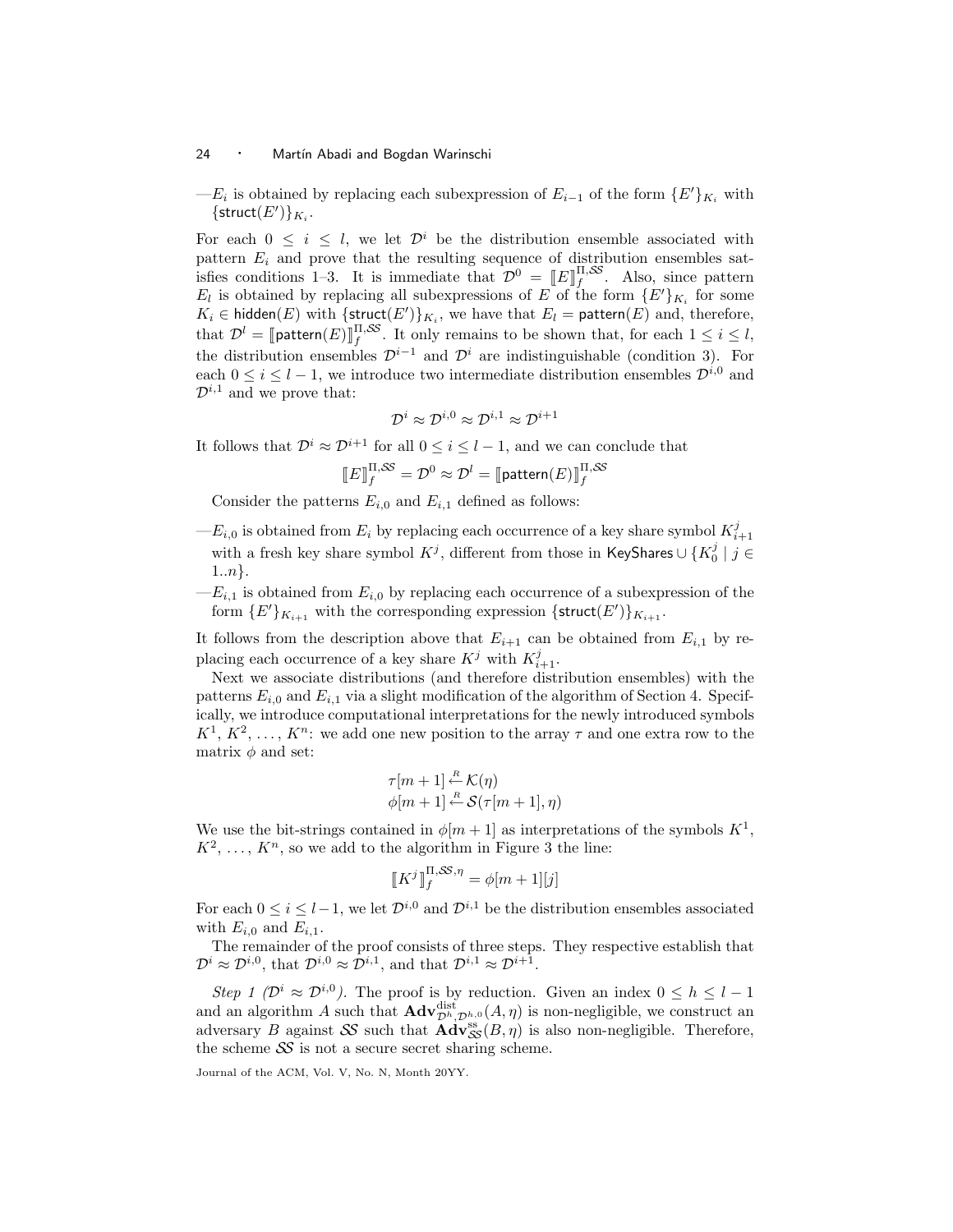In the construction of  $B$  we use the set

$$
S_h = \{ j \mid K_{h+1}^j \text{ occurs in } E_h \}
$$

of indexes j for which the key share  $K_{h+1}^j$  occurs in  $E_h$ . The occurrences of  $K_{h+1}^j$ in question cannot be under hidden keys, because of the acyclicity hypothesis. Therefore, crucially,  $S_h$  is a proper subset of  $\{1, 2, \ldots, n\}$ , for otherwise the key  $K_{h+1}$  would not be in hidden(E).

The adversary B that we construct receives as input two keys  $k_0, k_1 \stackrel{R}{\leftarrow} \mathcal{K}(\eta)$ and a set of shares  $(s_1, s_2, \ldots, s_t)$  sampled according to one of the two distributions  $\mathcal{S}(k_0,\eta)|_{S_h}$  or  $\mathcal{S}(k_1,\eta)|_{S_h}$ . It constructs a string s so that if  $(s_1, s_2, \ldots, s_t)$  is sampled according to the distribution  $\mathcal{S}(k_0, \eta)|_{S_h}$ , then s is sampled according to  $\mathcal{D}^h$ , and if  $(s_1, s_2,...,s_t)$  is sampled according to the distribution  $\mathcal{S}(k_1, \eta)|_{S_h}$ , then s is sampled according to  $\mathcal{D}^{h,0}$ . Adversary B then invokes the algorithm A on input s and outputs whatever  $\boldsymbol{A}$  outputs. We therefore obtain that:

$$
\mathbf{Adv}_{\mathcal{S}}^{\mathit{ss}}(B,\eta) \n= \Pr \left[ k_0, k_1 \stackrel{R}{\leftarrow} \mathcal{K}(\eta), sh(k_0) \stackrel{R}{\leftarrow} \mathcal{S}(k_0, \eta) : B(k_0, k_1, sh(k_0)|_{S_h}) = 1) \right] - \n\Pr \left[ k_0, k_1 \stackrel{R}{\leftarrow} \mathcal{K}(\eta), sh(k_1) \stackrel{R}{\leftarrow} \mathcal{S}(k_1, \eta) : B(k_0, k_1, sh(k_1)|_{S_h}) = 1) \right] \n= \Pr \left[ s \stackrel{R}{\leftarrow} \llbracket E_h \rrbracket_{f}^{\Pi, \mathcal{S\mathcal{S}}, \eta} : A(s, \eta) = 1 \right] - \Pr \left[ s \stackrel{R}{\leftarrow} \llbracket E_{h,0} \rrbracket_{f}^{\Pi, \mathcal{S\mathcal{S}}, \eta} : A(s, \eta) = 1 \right] \n= \mathbf{Adv}_{\mathcal{D}^h, \mathcal{D}^h, 0}^{\text{dist}}(A, \eta)
$$

It follows that if the advantage of  $A$  is non-negligible then so is that of  $B$ .

Adversary B computes s by applying to  $E_h$  a variant of the algorithm given in Section 4 for mapping expressions to bit-strings. Specifically, B starts by generating the vector  $\tau$  of keys in which the entries  $\tau[h+1]$  and  $\tau[m+1]$  are set to  $k_0$  and  $k_1$ . Next, B computes the entries in the matrix  $\phi$  (used for defining the semantics of the key shares that occur in  $E_h$ ). Both  $\tau$  and  $\phi$  have the appropriate distributions since  $k_0$  and  $k_1$  are randomly generated keys.

Then B computes the string s by recursively associating bit-strings with the subexpressions of  $E<sub>h</sub>$ . The only departure from the algorithm of Section 4 is as follows. The bit-strings associated with the shares of  $K_{h+1}$  are interpreted using the input to  $B$ . (In the original algorithm, the bit-string interpretation of these shares are the entries in  $\phi[h+1]$ , that is, shares of  $\tau[h+1]$ .) So, if  $S_h = \{j_1, j_2, \ldots, j_t\}$ , then the modified algorithm maps  $K_{h+1}^p$  to  $s_p$ , for each  $1 \leq p \leq t$ . Crucially, if  $(s_1, s_2, \ldots, s_t)$  is sampled according to  $sh(k_0)|_{S_h}$ , then the key  $K_{h+1}$  is mapped to  $k_0$  and all shares  $K_{h+1}^{j_p}$  are mapped to appropriate shares of  $k_0$ . Therefore, the string s is selected according to the distribution  $[[E_h]]_f^{\Pi,S,S,\eta}$ . On the other hand, if  $(s_1, s_2, \ldots, s_t)$  is sampled according to  $sh(k_1)|_{S_h}$ , then although  $K_{h+1}$  is mapped to  $k_0$ , all its shares are mapped to shares of  $k_1$ —that is, to shares of a different key. Therefore, in this case, s is selected according to the distribution  $[[E_{h,0}]]_f^{[1,\infty,\eta]}$ , as desired.

*Step 2 (* $\mathcal{D}^{i,0} \approx \mathcal{D}^{i,1}$ ). The proof is again by reduction. Given an index  $0 \leq h \leq l-$ 1 and an algorithm A that distinguishes between  $\mathcal{D}^{h,0}$  and  $\mathcal{D}^{h,1}$  with non-negligible probability, we construct an adversary B against  $\Pi$  such that  $\mathbf{Adv}_{\Pi}^{\text{ind-cpa}}(B,\eta)$  is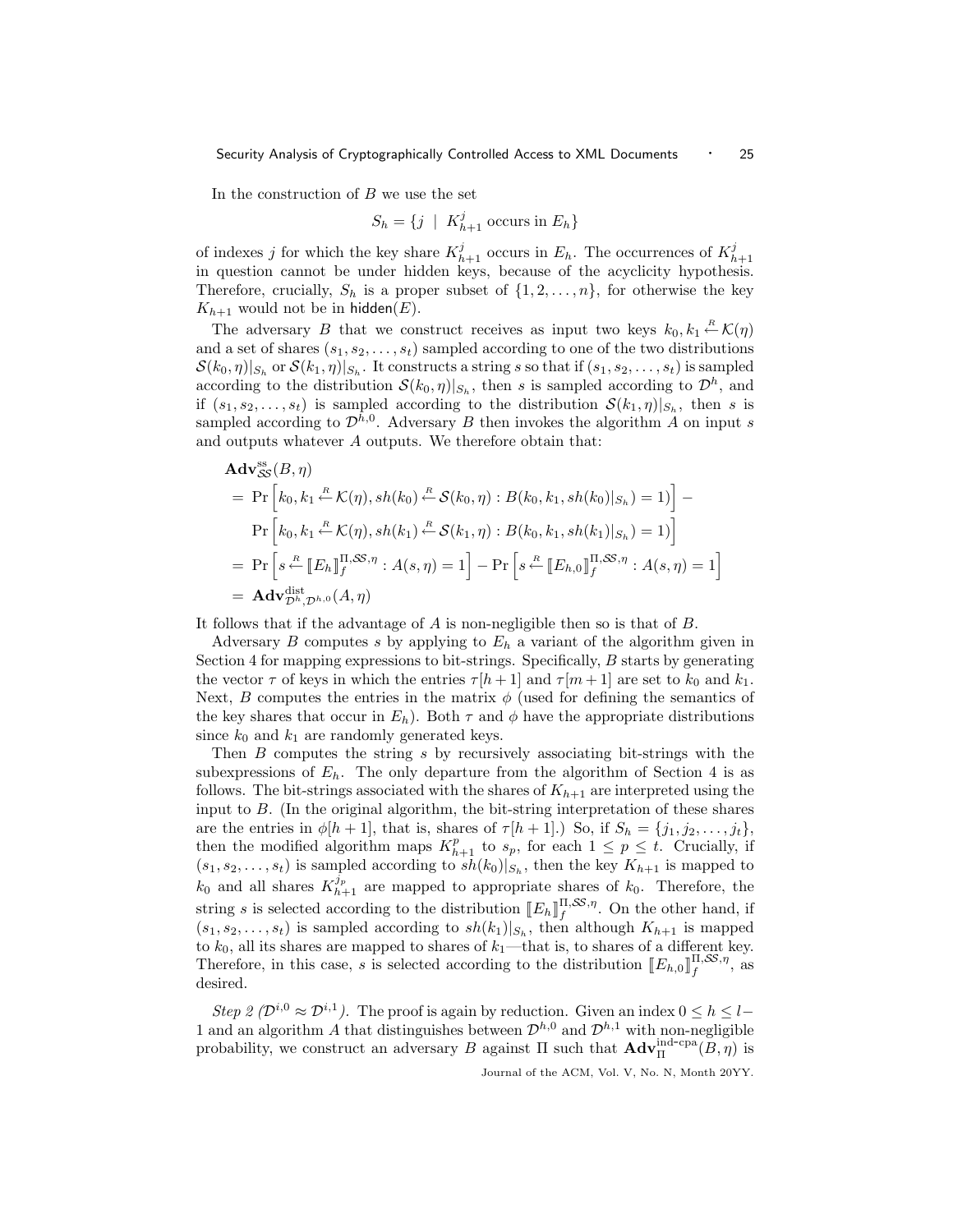also non-negligible. The adversary B has access to the oracle  $LR_{\Pi,b}$  and constructs a bit-string s that is sampled according to the distribution  $\mathcal{D}^{h,b}$ . Then B invokes algorithm  $A$  on input  $s$  and outputs whatever  $A$  outputs. We thus obtain:

$$
\mathbf{Adv}_{\Pi}^{\text{ind-cpa}}(B, \eta) \n= \Pr[B^{LR_{\Pi,0}(\eta)}(\eta) = 1] - \Pr[B^{LR_{\Pi,1}(\eta)}(\eta) = 1] \n= \Pr[s \stackrel{R}{\leftarrow} \mathcal{D}^{h,0} : A(s) = 1] - \Pr[s \stackrel{R}{\leftarrow} \mathcal{D}^{h,1} : A(s) = 1] \n= \mathbf{Adv}_{\mathcal{D}^{h,0},\mathcal{D}^{h,1}}^{dist}(A, \eta)
$$

It follows that if the advantage of  $A$  is non-negligible then so is that of  $B$ . Therefore, the scheme Π is not an IND-CPA secure encryption scheme.

Adversary B computes s by applying to  $E_{h,0}$  a variant of the algorithm given in Section 4. Specifically, B generates the vector of keys  $\tau$  and the matrix of key shares  $\phi$  and then recursively maps each subexpression F of  $E_{h,0}$  to a bit-string. The interpretations of all basic symbols with the exception of the key  $K_{h+1}$  are as in Section 4. The interpretation of  $K_{h+1}$  is set to k, the key of the oracle. Since B does not actually have k, it is crucial that no share of  $K_{h+1}$  occurs in  $E_{h,0}$ . By acyclicity, there are no plain occurrences of  $K_{h+1}$  in  $E_{h,0}$  either. There may however be uses of  $K_{h+1}$  as an encryption key. In order to deal with those occurrences, B makes uses of the oracle for producing encryptions under  $k$ , as follows.

Suppose that  $E_{h,0}$  has a subexpression F of the form  $\{E'\}_{K_{h+1}}$ . First, B samples strings  $m_0$  and  $m_1$  from the distributions associated with E' and struct(E'), respectively. This task is mostly straightforward since  $B$  knows the interpretations of all symbols that occur in  $E'$  and struct $(E')$  with the exception of the interpretation of  $K_{h+1}$ . Whenever B needs to compute an encryption of a plaintext m under the key k (which is the interpretation of  $K_{h+1}$ ), B submits to the oracle the pair  $(m, m)$  and obtains in return one such encryption. After producing  $m_0$  and  $m_1$  as described above, B submits to the oracle the pair  $(m_0, m_1)$  and sets c to be the answer returned by the oracle. Therefore, if the selection bit of the oracle is 0, then c is an encryption of  $m_0$  under k, so c is distributed according to  $\llbracket \{E'\}_{K_{h+1}} \rrbracket_f^{\text{II},\text{SS},\eta}$ . If the selection bit of the oracle is 1, then c is an encryption of  $m_1$  under k, so c is distributed according to  $\llbracket \{\text{struct}(E')\}_{K_{h+1}} \rrbracket_{f}^{\Pi,SS,\eta}$ . Since  $E_{i,1}$  is obtained by replacing in  $E_{i,0}$  each subexpression F of the form  $\{E'\}_{K_{i+1}}$  with  $\{\textsf{struct}(E')\}_{K_{i+1}},$ the overall result of B's computation is distributed like the interpretation of  $E_{i,b}$ .

Importantly, B is a valid IND-CPA adversary: each query  $(m_0, m_1)$  that B makes to its right-left oracle is valid since strings  $m_0$  and  $m_1$  are sampled according to distributions  $[[E']^{\Pi,\mathcal{SS},\eta}$  and  $[[\text{struct}(E')]]^{\Pi,\mathcal{SS},\eta}$ , respectively, and therefore have equal lengths (by the assumption on the implementation discussed in Section 4).

*Step 3 (* $\mathcal{D}^{i,1} \approx \mathcal{D}^{i+1}$ ). This step is similar to the proof that  $\mathcal{D}^i \approx \mathcal{D}^{i,0}$ : one can think of  $E_{i,1}$  as obtained from  $E_{i+1}$  by replacing the key share symbols  $K_{i+1}^j$  with fresh key share symbols  $K^j$ , that is, in precisely the same manner in which  $E_{i,0}$  is obtained from  $E_i$ . The same proof method applies.

## B. APPENDIX: PROOF OF THEOREM 5

Since Theorem 5 is an extension of Theorem 2, the two proofs have the same structure, and they share many ideas. While Theorem 2 could be obtained as a Journal of the ACM, Vol. V, No. N, Month 20YY.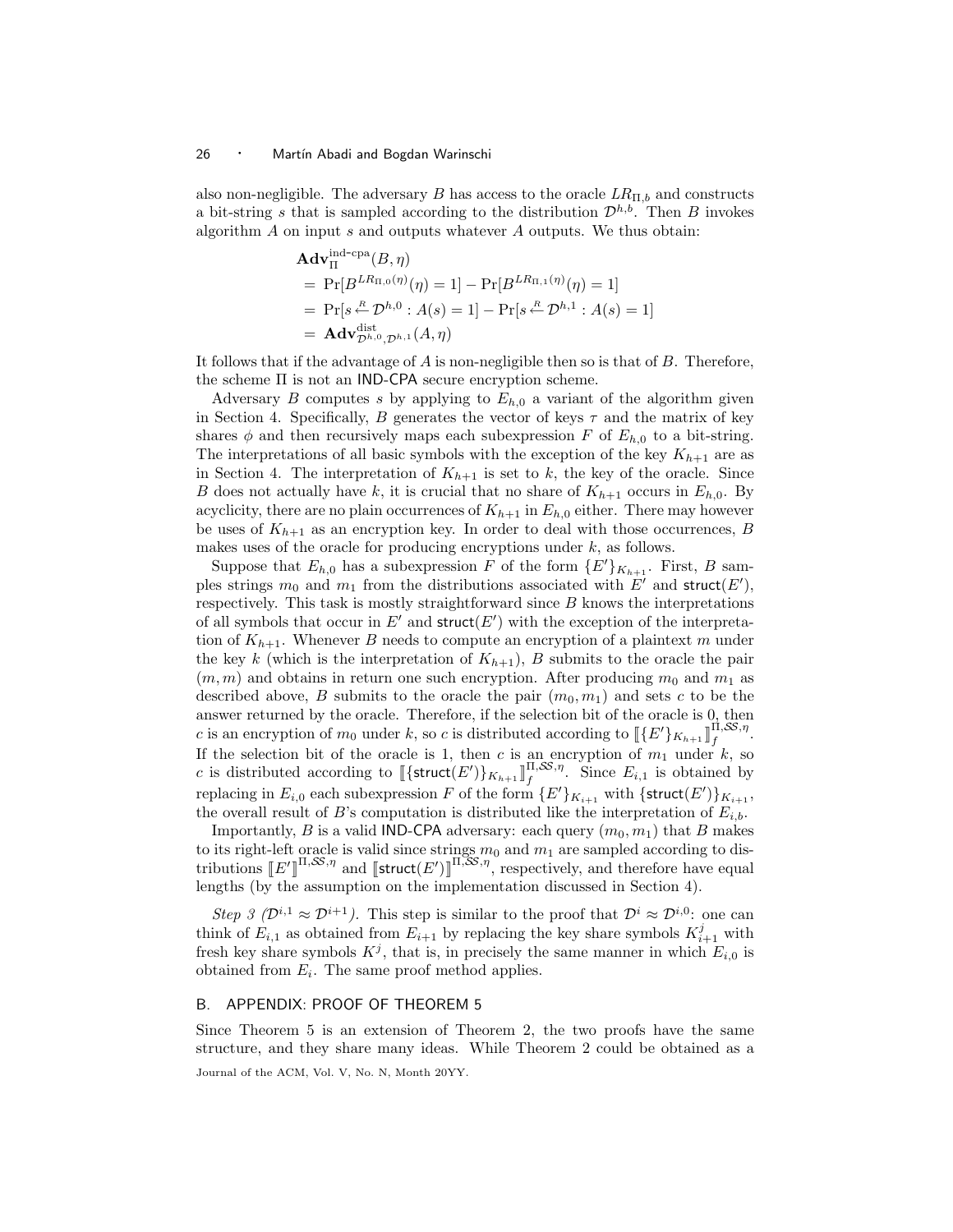corollary of Theorem 5, we prefer to present its proof separately, for clarity, and then to omit a few common details in the following proof of Theorem 5.

#### Proof of the Theorem

By Lemmas 8 and 9 it is sufficient to prove the theorem under the additional assumptions that:

$$
-keys(E) = \{K_1, K_2, \dots, K_l, K_{l+1}, \dots, K_m\},
$$
  
—hidden(E) =  $\{K_1, K_2, \dots, K_l\},$   
—for any  $1 \le i, j \le l$ , if  $K_i$  encrypts  $K_j$  then  $i < j$ .

We define a series of oracles,  $O_0(\tau, \phi, \eta), O_2(\tau, \phi, \eta), \ldots, O_l(\tau, \phi, \eta)$  such that the following conditions hold for any  $(\tau, \phi) \stackrel{R}{\leftarrow} \mathcal{E} \mathcal{K} \mathcal{G}(\eta)$ :

- (1) the behaviors of oracles  $O_0(\tau, \phi, \eta)$  and  $O(E, \Pi, \mathcal{SS}, \tau, \phi, \eta)$  are identical,
- (2) the behavior of oracles  $O_l(\tau, \phi, \eta)$  and  $O(\text{pattern}(E), \Pi, \mathcal{SS}, \tau, \phi, \eta)$  are identical,
- (3) for all  $i \in \{0, 1, \ldots, l-1\}$ , no probabilistic polynomial-time pattern adversary A can distinguish whether it interacts with oracle  $O_i$  or with oracle  $O_{i+1}$ . Formally, for all  $0 \leq i \leq l-1$  the function

$$
\mathbf{Adv}_{O_i,O_{i+1}}^{\text{dist}}(A,\eta) = \Pr\left[ (\tau,\phi) \stackrel{R}{\leftarrow} \mathcal{EKG}(\eta) : A^{O_i(\tau,\phi,\eta)}(\eta) = 1 \right] - \Pr\left[ (\tau,\phi) \stackrel{R}{\leftarrow} \mathcal{EKG}(\eta) : A^{O_{i+1}(\tau,\phi,\eta)}(\eta) = 1 \right]
$$

is negligible.

The conclusion of the theorem follows since:

$$
\mathbf{Adv}_{\Pi,\mathcal{SS},E}^{\text{dist-path}}(A,\eta) = \Pr\left[ (\tau,\phi) \stackrel{R}{\leftarrow} \mathcal{EKG}(\eta) : A^{O(E,\Pi,\mathcal{SS},\tau,\phi,\eta)}(\eta) = 1 \right] -
$$

$$
\Pr\left[ (\tau,\phi) \stackrel{R}{\leftarrow} \mathcal{EKG}(\eta) : A^{O(\text{pattern}(E),\Pi,\mathcal{SS},\tau,\phi,\eta)}(\eta) = 1 \right]
$$

$$
= \sum_{i=0}^{l-1} \left( \Pr\left[ (\tau,\phi) \stackrel{R}{\leftarrow} \mathcal{EKG}(\eta) : A^{O_i(\tau,\phi,\eta)}(\eta) = 1 \right] -
$$

$$
\Pr\left[ (\tau,\phi) \stackrel{R}{\leftarrow} \mathcal{EKG}(\eta) : A^{O_{i+1}(\tau,\phi,\eta)}(\eta) = 1 \right] \right)
$$

$$
= \sum_{i=0}^{l-1} \mathbf{Adv}_{O_i,O_{i+1}}^{\text{dist}}(A,\eta)
$$

Since the sum of a constant number of negligible functions is negligible, we conclude that  $\mathbf{Adv}_{\Pi,\mathcal{S}\mathcal{S},E}^{\text{dist-path}}(A,\eta)$  is negligible, as desired.

Consider the sequence of patterns  $E_0, E_1, \ldots, E_l$  inductively defined as in the proof of Theorem 2. For  $0 \le i \le l$ , we let  $O_i$  be  $O(E_i, \Pi, \mathcal{S}, \tau, \phi, \eta)$ . By construction,  $E_0 = E$  and  $E_l =$  pattern $(E)$ , so conditions 1 and 2 above are clearly satisfied.

The next step is to show that, for any probabilistic-polynomial time adversary A, the function  $\mathbf{Adv}_{O_i,O_{i+1}}^{\text{dist}}(A,\eta)$  is negligible (condition 3). For each  $i \in \{0,1,\ldots,L-1\}$ 1}, we introduce two intermediate oracles  $O_{i,0}(\tau,\phi,\eta)$  and  $O_{i,1}(\tau,\phi,\eta)$ . We let  $O_{i,0}(\tau,\phi,\eta)$  be  $O(E_{i,0},\Pi,\mathcal{S}\mathcal{S},\tau,\phi,\eta)$  and let  $O_{i,1}(\tau,\phi,\eta)$  be  $O(E_{i,1},\Pi,\mathcal{S}\mathcal{S},\tau,\phi,\eta)$ ,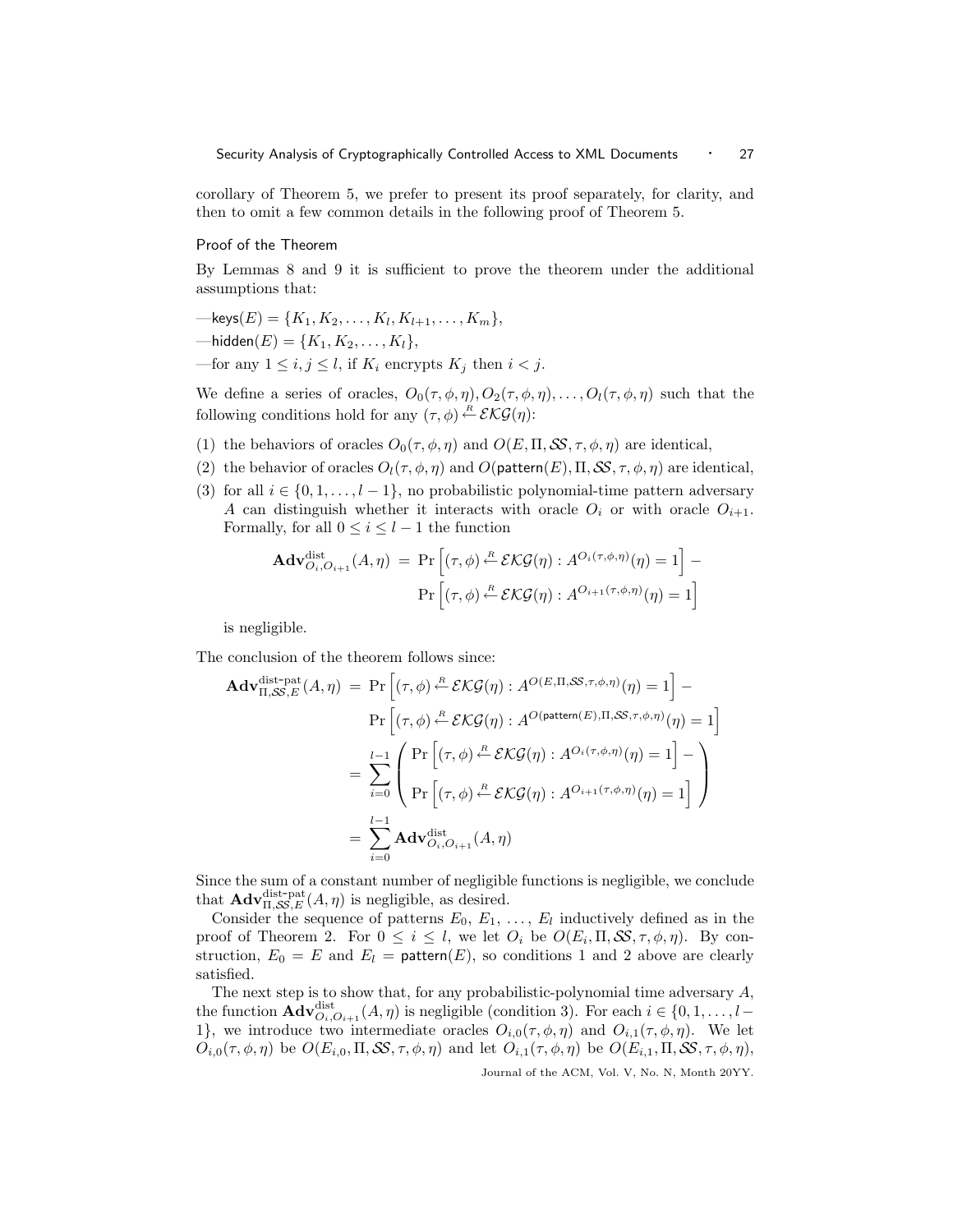where  $E_{i,0}$  and  $E_{i,1}$  are as in the proof of Theorem 2. We prove that, for  $0 \leq i \leq l-1$ and any probabilistic polynomial-time adversary  $A$ , the functions:

$$
\mathbf{Adv}_{O_i,O_{i,0}}^{\text{dist}}(A, \eta) = \Pr\left[(\tau, \phi) \stackrel{R}{\leftarrow} \mathcal{EKG}(\eta) : A^{O_i(\tau, \phi, \eta)}(\eta) = 1\right] - \Pr\left[(\tau, \phi) \stackrel{R}{\leftarrow} \mathcal{EKG}(\eta) : A^{O_{i,0}(\tau, \phi, \eta)}(\eta) = 1\right]
$$
\n
$$
\mathbf{Adv}_{O_{i,0},O_{i,1}}^{\text{dist}}(A, \eta) = \Pr\left[(\tau, \phi) \stackrel{R}{\leftarrow} \mathcal{EKG}(\eta) : A^{O_{i,0}(\tau, \phi, \eta)}(\eta) = 1\right] - \Pr\left[(\tau, \phi) \stackrel{R}{\leftarrow} \mathcal{EKG}(\eta) : A^{O_{i,1}(\tau, \phi, \eta)}(\eta) = 1\right]
$$
\n
$$
\mathbf{Adv}_{O_{i,1},O_{i+1}}^{\text{dist}}(A, \eta) = \Pr\left[(\tau, \phi) \stackrel{R}{\leftarrow} \mathcal{EKG}(\eta) : A^{O_{i,1}(\tau, \phi, \eta)}(\eta) = 1\right] - \Pr\left[(\tau, \phi) \stackrel{R}{\leftarrow} \mathcal{EKG}(\eta) : A^{O_{i+1}(\tau, \phi, \eta)}(\eta) = 1\right] - \Pr\left[(\tau, \phi) \stackrel{R}{\leftarrow} \mathcal{EKG}(\eta) : A^{O_{i+1}(\tau, \phi, \eta)}(\eta) = 1\right]
$$

are all negligible, so

 $\mathbf{Adv}_{O_i, O_{i+1}}^{\text{dist}}(\eta) = \mathbf{Adv}_{O_i, O_{i,0}}^{\text{dist}}(\eta) + \mathbf{Adv}_{O_{i,0}, O_{i,1}}^{\text{dist}}(\eta) + \mathbf{Adv}_{O_{i,1}, O_{i+1}}^{\text{dist}}(\eta)$ 

is also negligible, as desired. Each of these functions is treated in an argument analogous to one of Steps 1, 2, and 3 in the proof of Theorem 2.

*Step 1 (***Adv** $_{O_i,O_{i,0}}^{dist}(\eta)$  *is negligible)*. The proof is by reduction. Given an index  $0 \leq h \leq l-1$  and an algorithm A such that  $\mathbf{Adv}_{O_h,O_{h,0}}^{dist}(A,\eta)$  is non-negligible, we construct an adversary B against  $\mathcal{S}\mathcal{S}$  so that  $\mathbf{Adv}_{\mathcal{S}\mathcal{S}}^{n, \infty}(B, \eta)$  is also non-negligible. We let  $S_h$  be the set of indexes for the shares of  $K_{h+1}$  that occur in  $E_h$ , as in the proof of Theorem 2. Since adversary  $B$  is against the secret sharing scheme, it receives as input two keys  $k_0, k_1 \stackrel{R}{\leftarrow} \mathcal{K}(\eta)$  and a set of shares  $(s_1, s_2, \ldots, s_t)$  sampled according to one of the two distributions  $\mathcal{S}(k_0, \eta)|_{S_h}$  or  $\mathcal{S}(k_1, \eta)|_{S_h}$ .

The idea behind the construction of  $B$  is to execute  $A$  as a subroutine in such a way that, if  $(s_1, s_2, \ldots, s_t)$  is sampled according to  $\mathcal{S}(k_0, \eta)|_{S_h}$ , then A's view is as in its interaction with  $O_h(\tau, \phi, \eta)$ , while if  $(s_1, s_2, \ldots, s_t)$  is sampled according to  $S(k_1, \eta)|_{S_h}$ , then A's view is as in its interaction with  $O_{h,0}(\tau, \phi, \eta)$ , for some  $(\tau,\phi) \stackrel{R}{\leftarrow} \mathcal{E} \mathcal{K} \mathcal{G}(\eta)$  which is kept fixed throughout A's execution in both cases. To every query f from A, B returns a string s sampled according to the distribution  $[[E_h]]_{\tau,\mathcal{S},\eta}^{\Pi,\mathcal{SS},\eta}$  (in the former case) or  $[[E_{h,0}]]_{\tau,\phi,f}^{\Pi,\mathcal{SS},\eta}$  (in the latter case). Furthermore, whenever A outputs 1, B outputs 1. We therefore obtain that:

$$
\mathbf{Adv}_{\mathcal{SS}}^{\mathit{ss}}(B,\eta) \n= \Pr\left[k_0, k_1 \stackrel{R}{\leftarrow} \mathcal{K}(\eta), sh(k_0) \stackrel{R}{\leftarrow} \mathcal{S}(k_0, \eta) : B(k_0, k_1, sh(k_0)|_{S_h}) = 1)\right] - \Pr\left[k_0, k_1 \stackrel{R}{\leftarrow} \mathcal{K}(\eta), sh(k_1) \stackrel{R}{\leftarrow} \mathcal{S}(k_1, \eta) : B(k_0, k_1, sh(k_1)|_{S_h}) = 1)\right] \n= \Pr\left[(\tau, \phi) \stackrel{R}{\leftarrow} \mathcal{E}\mathcal{K}\mathcal{G}(\eta) : A^{O_i(\phi, \tau, \eta)}(\eta) = 1\right] - \Pr\left[(\tau, \phi) \stackrel{R}{\leftarrow} \mathcal{E}\mathcal{K}\mathcal{G}(\eta) : A^{O_{i,0}(\phi, \tau, \eta)}(\eta) = 1\right] \n= \mathbf{Adv}_{O_h, O_{h,0}}^{\text{dist}}(A, \eta)
$$

First, B generates a vector of keys  $\tau$  to be used as interpretation for the key symbols that occur in E. The entries  $\tau[h+1]$  and  $\tau[m+1]$  are set to  $k_0$  and  $k_1$ Journal of the ACM, Vol. V, No. N, Month 20YY.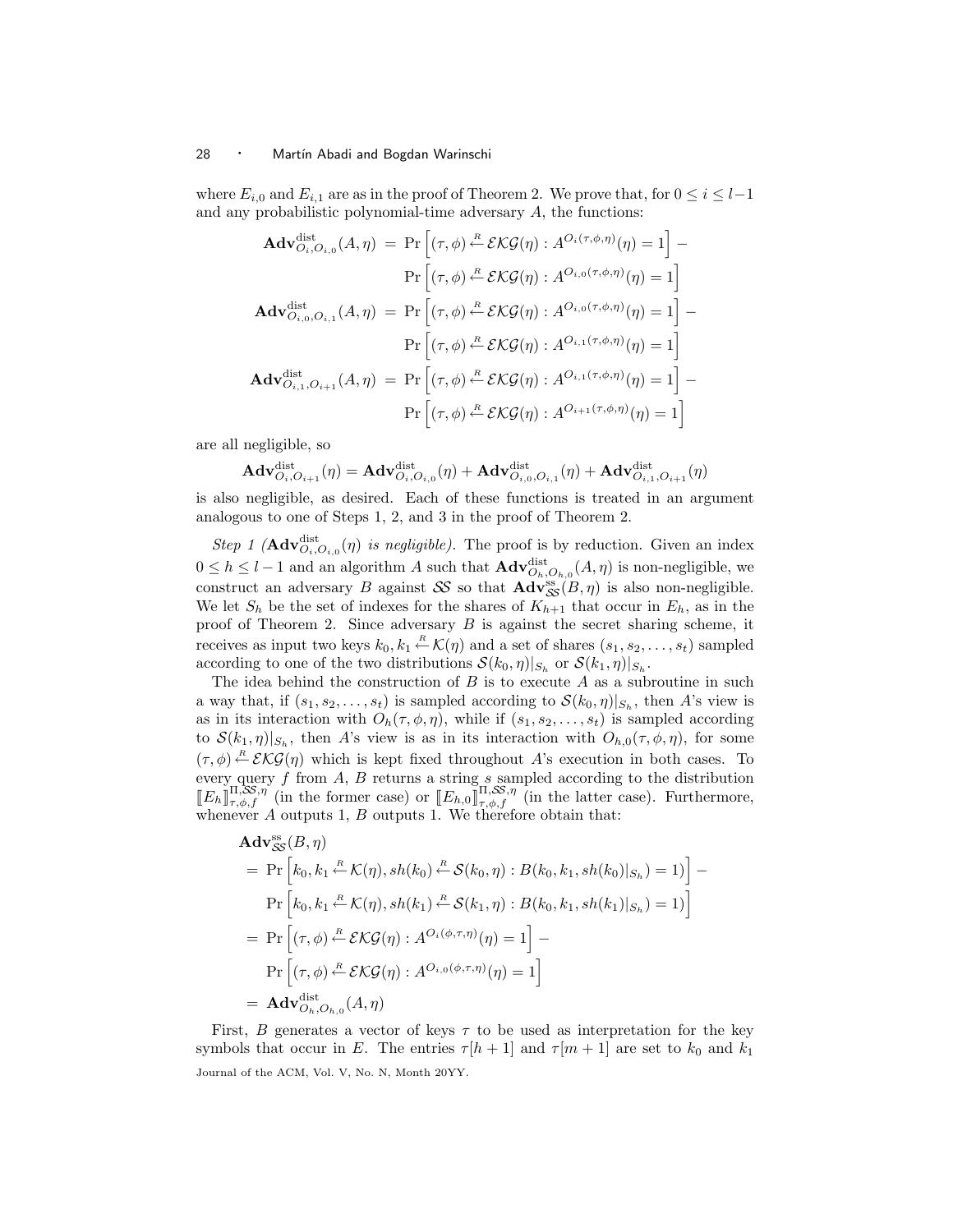respectively. Then B computes the entries in matrix  $\phi$  via the sharing algorithm of SS. The resulting  $(\phi, \tau)$  is distributed according to  $\mathcal{E} \mathcal{K} \mathcal{G}(\eta)$ .

In order to answer a query f from  $A$ ,  $B$  computes a string  $s$  by recursively associating a bit-string with the subexpressions of  $E_h$ . The difference from the algorithm of Section 4 is that the shares of  $K_{h+1}$  are interpreted using the input to B. These shares are shares of either  $\tau[h+1]$  or  $\tau[m+1]$ .

Next, we reason as in Step 1 of the proof of Theorem 2. If  $(s_1, s_2, \ldots, s_t)$  is sampled according to  $\mathcal{S}(k_0, \eta)|_{S_h}$ , then key  $K_{h+1}$  is mapped to  $k_0$  and its shares to appropriate shares of  $k_0$ , so the string s is sampled according to  $[[E_h]]_{\tau,\phi,f}^{\Pi,\mathcal{SS},\eta}$ . The rest of A's queries are answered using the values  $(\tau,\phi)$  generated at the beginning of B's execution. We conclude that, in this case, A's view is as in its interaction with oracle  $O(E_h, \Pi, \mathcal{S}\mathcal{S}, \tau, \phi, \eta)$ . Similarly, if  $(s_1, s_2, \ldots, s_t)$  is sampled according to  $\mathcal{S}(k_1, \eta)|_{S_h}$ , then  $K_{h+1}$  is mapped to  $k_0$  and its shares are mapped to corresponding shares of  $k_1$ (that is, shares of  $\tau[m+1]$ ). Therefore, s is sampled according to  $[[E_{h,0}]]_{\tau,\phi,f}^{\Pi,\mathcal{SS},\eta}$ , and thus A's view is as in its interaction with oracle  $O(E_{h,0}, \Pi, \mathcal{S}\mathcal{S}, \tau, \phi, \eta)$ .

*Step 2* ( $\mathbf{Adv}_{O_{h,0},O_{h,1}}^{dist}(\eta)$  *is negligible*). The proof is again by reduction. Given an index  $0 \leq h \leq l-1$  and adversary A such that

$$
\mathbf{Adv}_{O_{h,0},O_{h,1}}^{\text{dist}} = \Pr\left[ (\tau,\phi) \stackrel{R}{\leftarrow} \mathcal{EKG}(\eta) : A^{O_{h,0}(\tau,\phi,\eta)}(\eta) = 1 \right] -
$$

$$
\Pr\left[ (\tau,\phi) \stackrel{R}{\leftarrow} \mathcal{EKG}(\eta) : A^{O_{h,1}(\tau,\phi,\eta)}(\eta) = 1 \right]
$$

is non-negligible we construct an adversary  $B$  so that  $\mathbf{Adv}_{\Pi}^{\text{ind-cpa}}(B,\eta)$  is also nonnegligible. Since adversary B is against encryption scheme  $\Pi$ , it has access to a left-right oracle  $LR_{\Pi,b}(\eta)$ .

The idea behind the construction of  $B$  is to execute  $A$  as a subroutine in such a way that A's view is as in interaction with oracle  $O(E_{h,b}, \Pi, \mathcal{S}, \tau, \phi, \eta)$ , for some  $(\tau,\phi) \stackrel{R}{\leftarrow} \mathcal{E} \mathcal{K} \mathcal{G}(\eta)$  which is kept fixed throughout A's execution. To every query f from A, B returns a string s sampled according to the distribution  $[[E_{h,b}]]_{\tau,\phi,f}^{\Pi,\tilde{SS},\eta}$ . Furthermore, whenever  $A$  outputs 1,  $B$  outputs 1. Therefore, we obtain:

$$
\mathbf{Adv}_{\Pi}^{\text{ind-cpa}}(B, \eta)
$$
\n
$$
= \Pr \left[ B^{LR_{\Pi,0}(\eta)}(\eta) = 1 \right] - \Pr \left[ B^{LR_{\Pi,1}(\eta)}(\eta) = 1 \right]
$$
\n
$$
= \Pr \left[ (\tau, \phi) \stackrel{R}{\leftarrow} \mathcal{EKG}(\eta) : A^{O(E_{h,0}, \Pi, \mathcal{SS}, \tau, \phi, \eta)}(\eta) = 1 \right] -
$$
\n
$$
\Pr \left[ (\tau, \phi) \stackrel{R}{\leftarrow} \mathcal{EKG}(\eta) : A^{O(E_{h,1}, \Pi, \mathcal{SS}, \tau, \phi, \eta)}(\eta) = 1 \right]
$$
\n
$$
= \mathbf{Adv}_{O_{h,0}, O_{h,1}}^{dist}(A, \eta)
$$

First, B generates a vector  $\tau$  of keys for encryption and the matrix  $\phi$  of corresponding key shares. The key  $\tau[h+1]$  is set to be the key k of B's left-right oracle. Crucially, B does not actually need to know k: the shares of  $K_{h+1}$  do not occur in  $E_{h,0}$  (by construction of  $E_{h,0}$ ), and  $K_{h+1}$  itself occurs only as an encryption key. The corresponding encryptions are computed by B's oracle.

In order to answer a query f from A, B recursively maps each subexpression  $F$  of  $E_{h,0}$  to a bit-string. As in the algorithm described in Section 4, basic symbols are